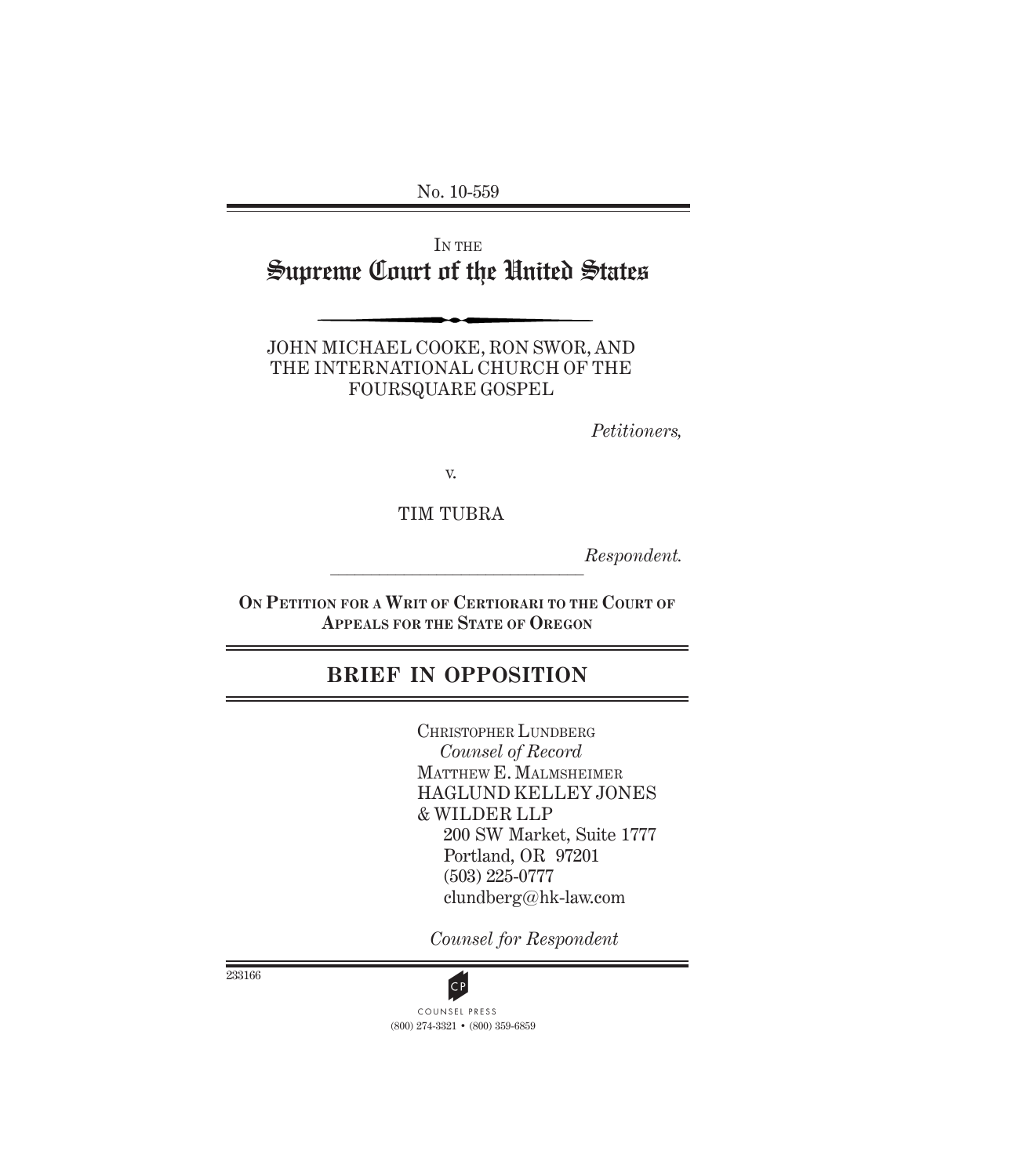#### **QUESTION PRESENTED**

Have petitioners presented compelling reasons to grant the petition where: 1) the factual crux of petitioners' argument does not exist (*i.e.* there was no termination nor discipline of a pastor); 2) in order to reach petitioners' argument this Court would be required to ignore the facts in the record and overrule Oregon state law; and 3) the lower courts (including the Oregon Court of Appeals) have consistently applied this Court's First Amendment jurisprudence?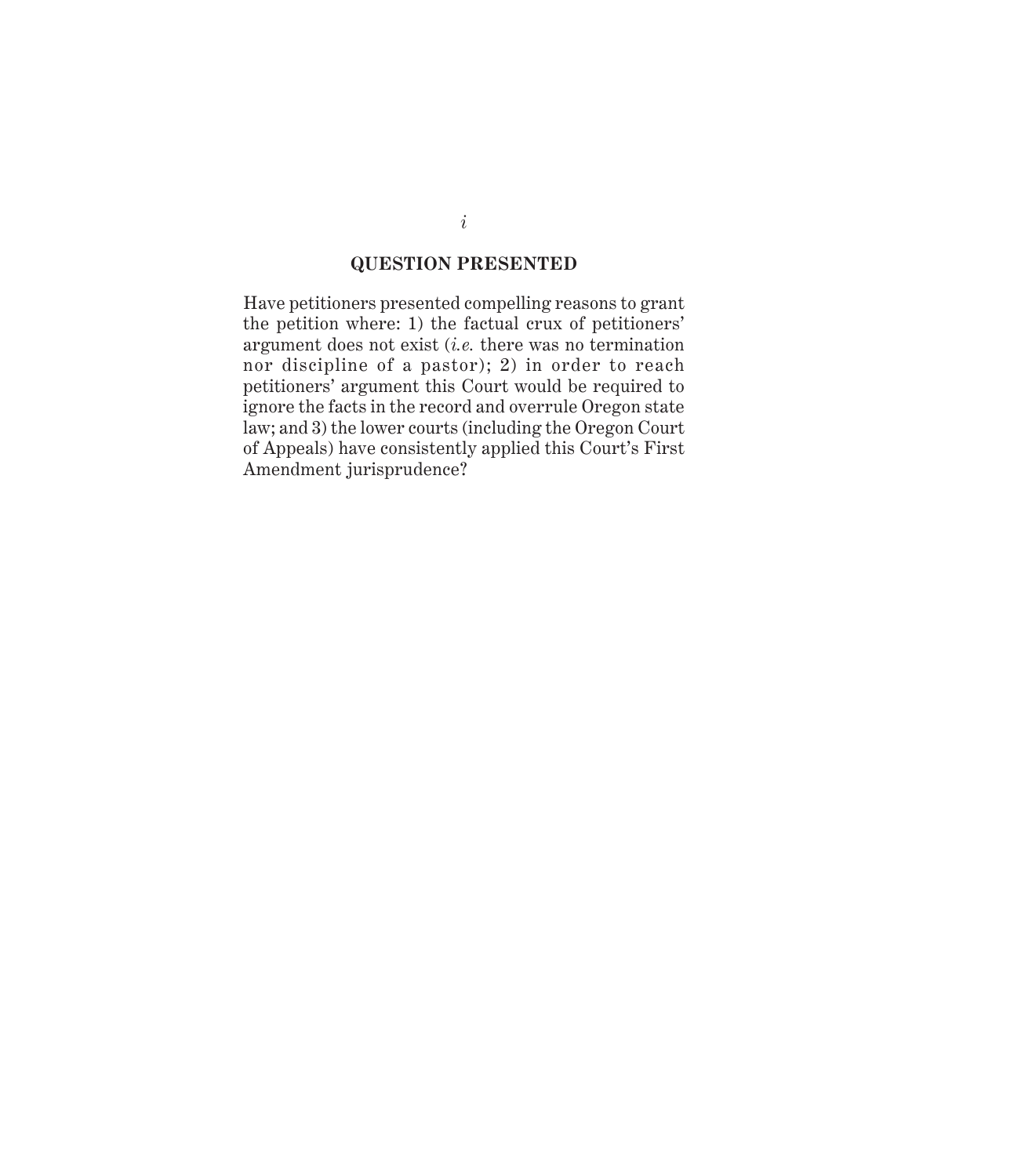#### *Cited Authorities* **TABLE OF CONTENTS**

|                                                                                                                                                                     | Page           |
|---------------------------------------------------------------------------------------------------------------------------------------------------------------------|----------------|
| QUESTION PRESENTED                                                                                                                                                  | $\mathbf{i}$   |
| TABLE OF CONTENTS                                                                                                                                                   | $\mathbf{ii}$  |
| TABLE OF APPENDICES                                                                                                                                                 | iv             |
| TABLE OF CITED AUTHORITIES                                                                                                                                          | $\rm V$        |
| STATEMENT OF THE CASE                                                                                                                                               | $\mathbf{1}$   |
| Petitioners Present This Case on<br>L.<br>Facts That Never Existed                                                                                                  | 1              |
| II. Statement of the Facts                                                                                                                                          | $\overline{2}$ |
| REASONS FOR DENYING THE PETITION                                                                                                                                    | 5              |
| The Record Below Does Not Raise the<br>L.<br>Question Presented by Petitioners                                                                                      | 5              |
| II. In Order to Reach the Question Presented<br>by Petitioners, This Court Would Have to<br>Overrule Oregon State Law                                               | 6              |
| III. This Court has Provided Clear Guidance<br>to the Lower Courts Regarding the Scope<br>of the First Amendment Protections for<br>Churches in Disputes with Their |                |
| Ministerial Employees                                                                                                                                               | 8              |

*ii*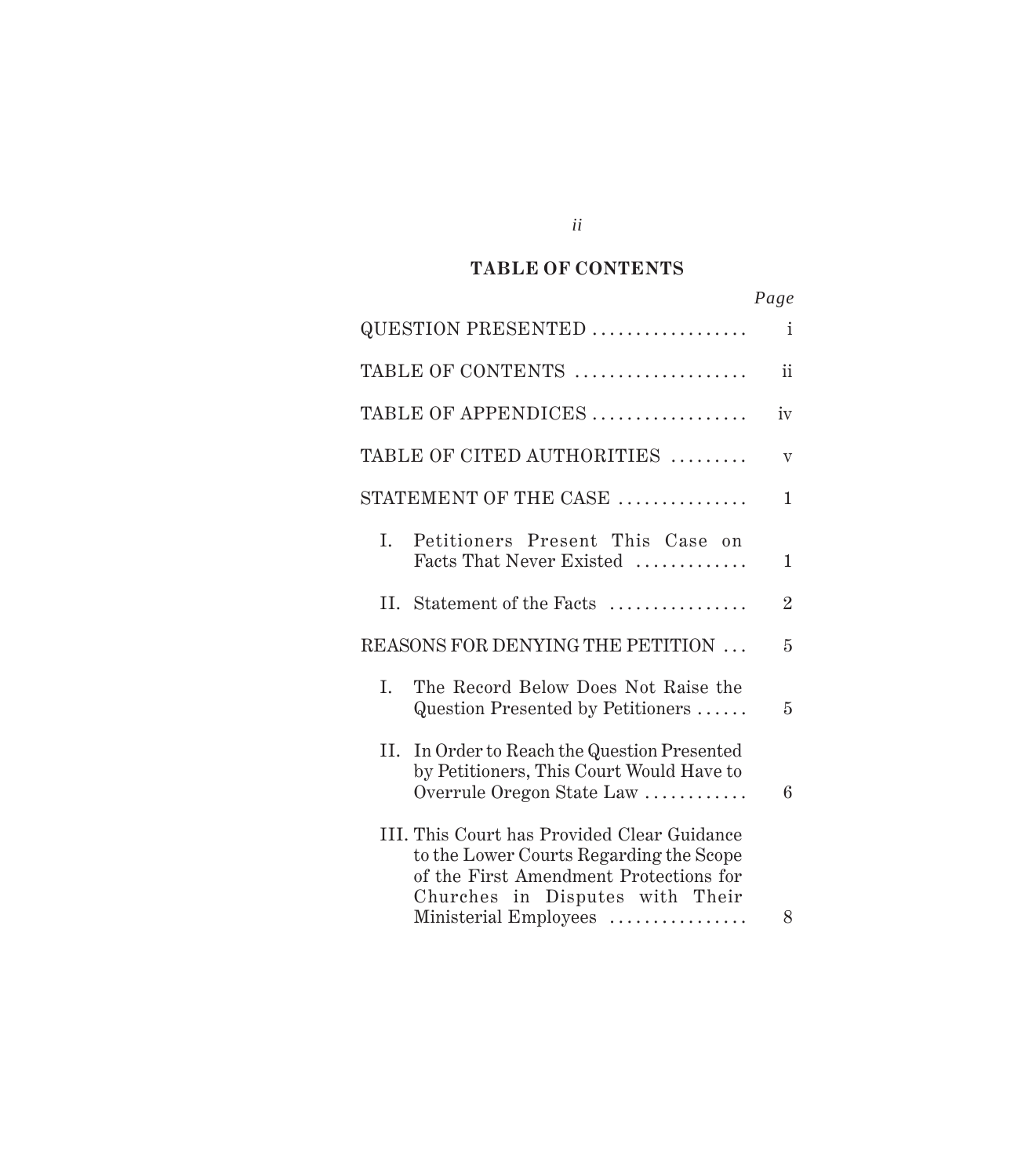# *iii*

## $Contents$

|                                                                                                                                | Page |
|--------------------------------------------------------------------------------------------------------------------------------|------|
| IV. There is No Split in Legal Authority<br>Among the Lower Courts; the Diversity<br>of Results Reflects Only the Diversity of |      |
| Facts Before the Courts                                                                                                        | 12   |
| V. The Oregon Court Of Appeals Announced<br>The Correct Rule Of Law.                                                           | 16   |
| CONCLUSION                                                                                                                     |      |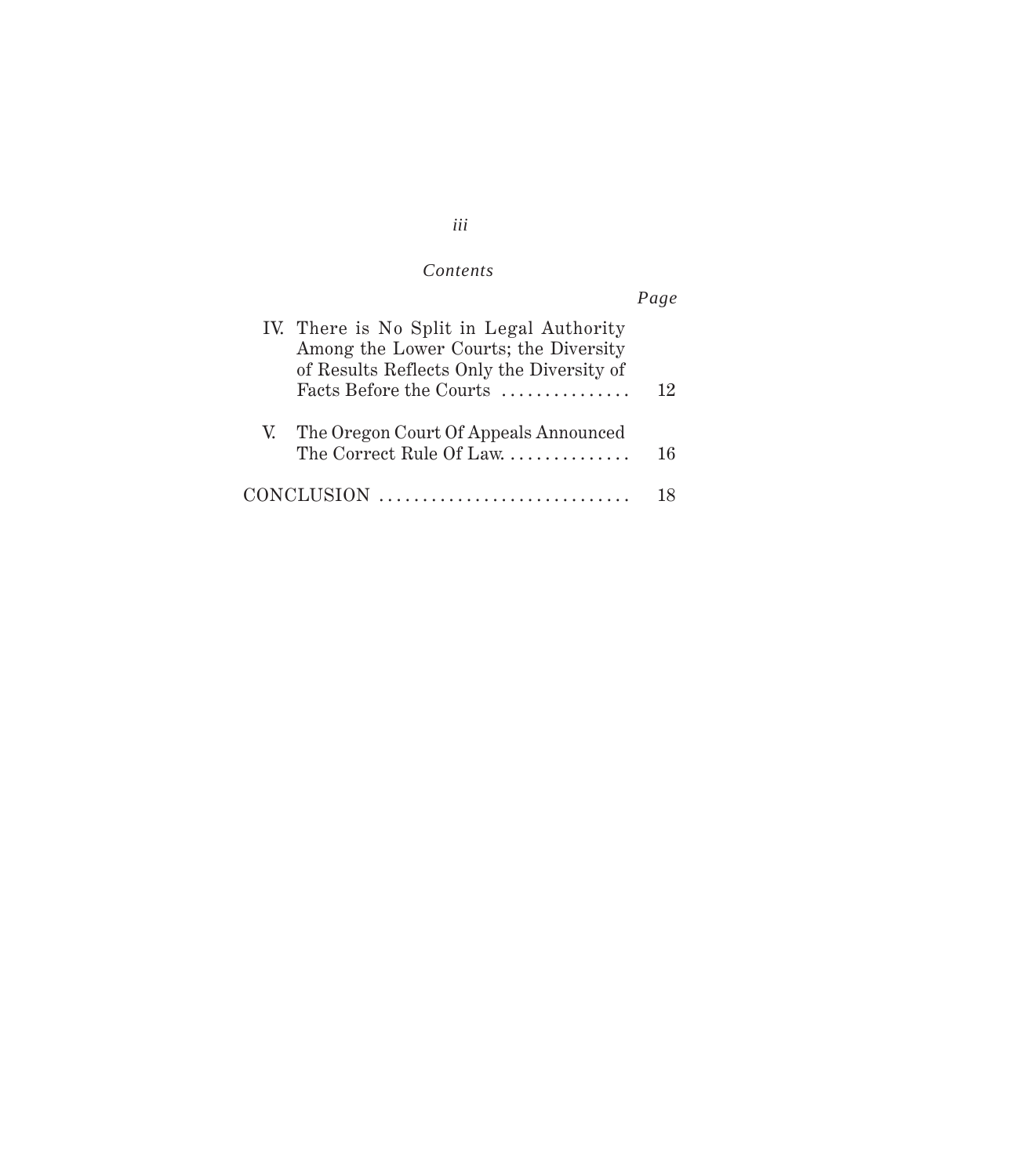# **TABLE OF APPENDICES**

| APPENDIX - LETTER FROM THE      |  |  |    |
|---------------------------------|--|--|----|
| COLUMBIA DISTRICT OF FOURSQUARE |  |  |    |
| CHURCHES TO THE OREGON          |  |  |    |
| EMPLOYMENT DEPARTMENT DATED     |  |  |    |
| SEPTEMBER $29, 2004$            |  |  | 1a |

*iv*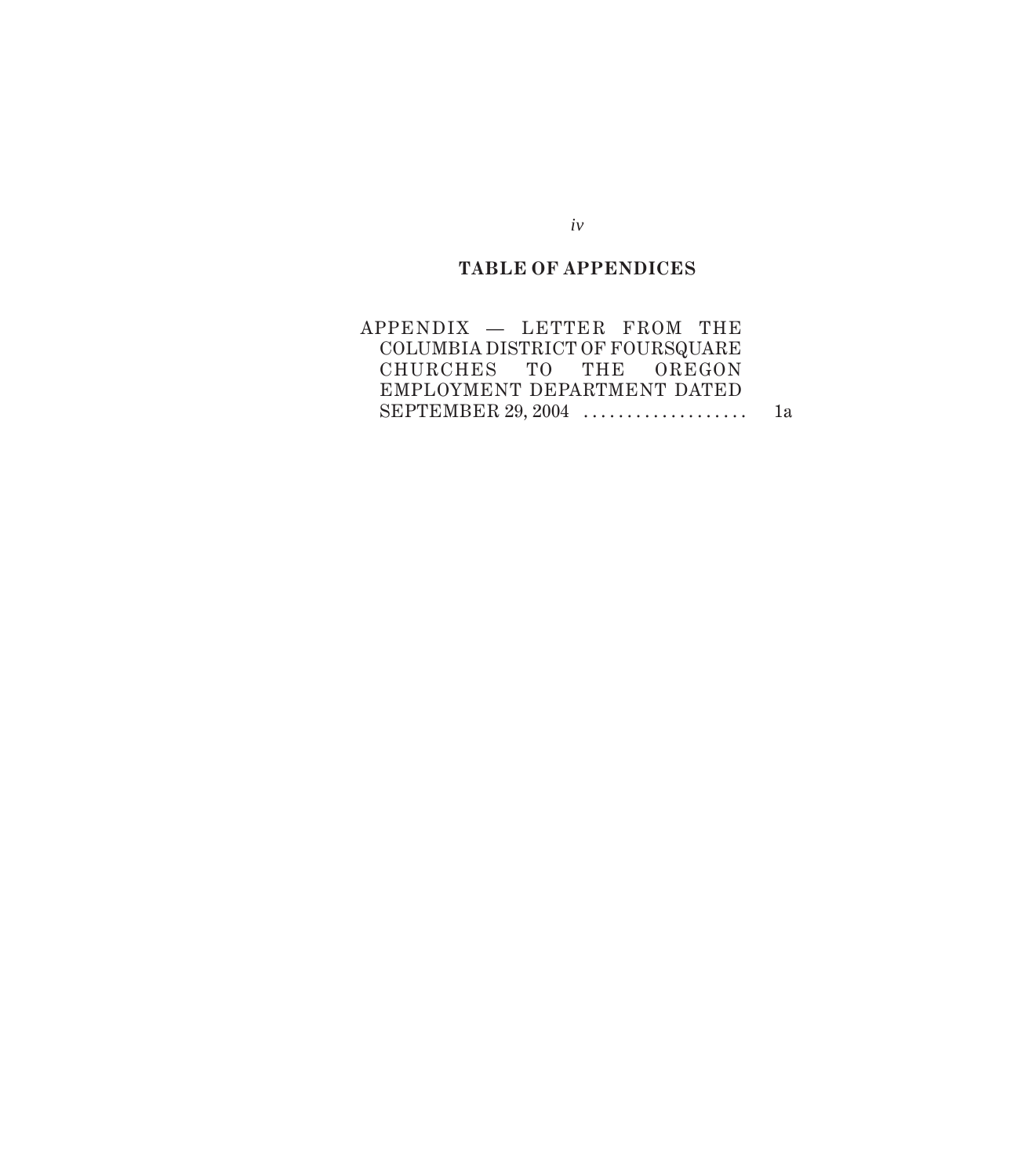#### *Cited Authorities* **TABLE OF CITED AUTHORITIES**

# **CASES**

| Agostini v. Felton,                                                                                             |    |
|-----------------------------------------------------------------------------------------------------------------|----|
| Alberts v. Devine,<br>479 N.E.2d 113 (Mass.), cert. denied,                                                     |    |
| American Title Ins. Co. v. Lacelaw Corp.,<br>861 F.2d 224 (9th Cir. 1988)                                       | 6  |
| Ball v. Gladden,<br>250 Or. 485, 443 P.2d 621 (1968)                                                            | 7  |
| Black v. Snyder,<br>471 N.W.2d 715 (Minn. App. 1991) $\ldots$                                                   | 15 |
| Bourne v. Center on Children, Inc.<br>838 A.2d 371 (Md. App. 2003), rev. denied,<br>$846$ A.2d $401$ (Md. 2004) | 13 |
| Bowen v. Kendrick,                                                                                              | 10 |
| Brady v. Pace,<br>$108$ S.W.3d 54 (Mo. App. 2003)                                                               | 13 |
| Brazauskas v. Fort Wayne-South Bend<br>Diocese, Inc.,<br>$714$ N.E.2d $253$ (Ind. App. 1999)                    | 13 |

*v*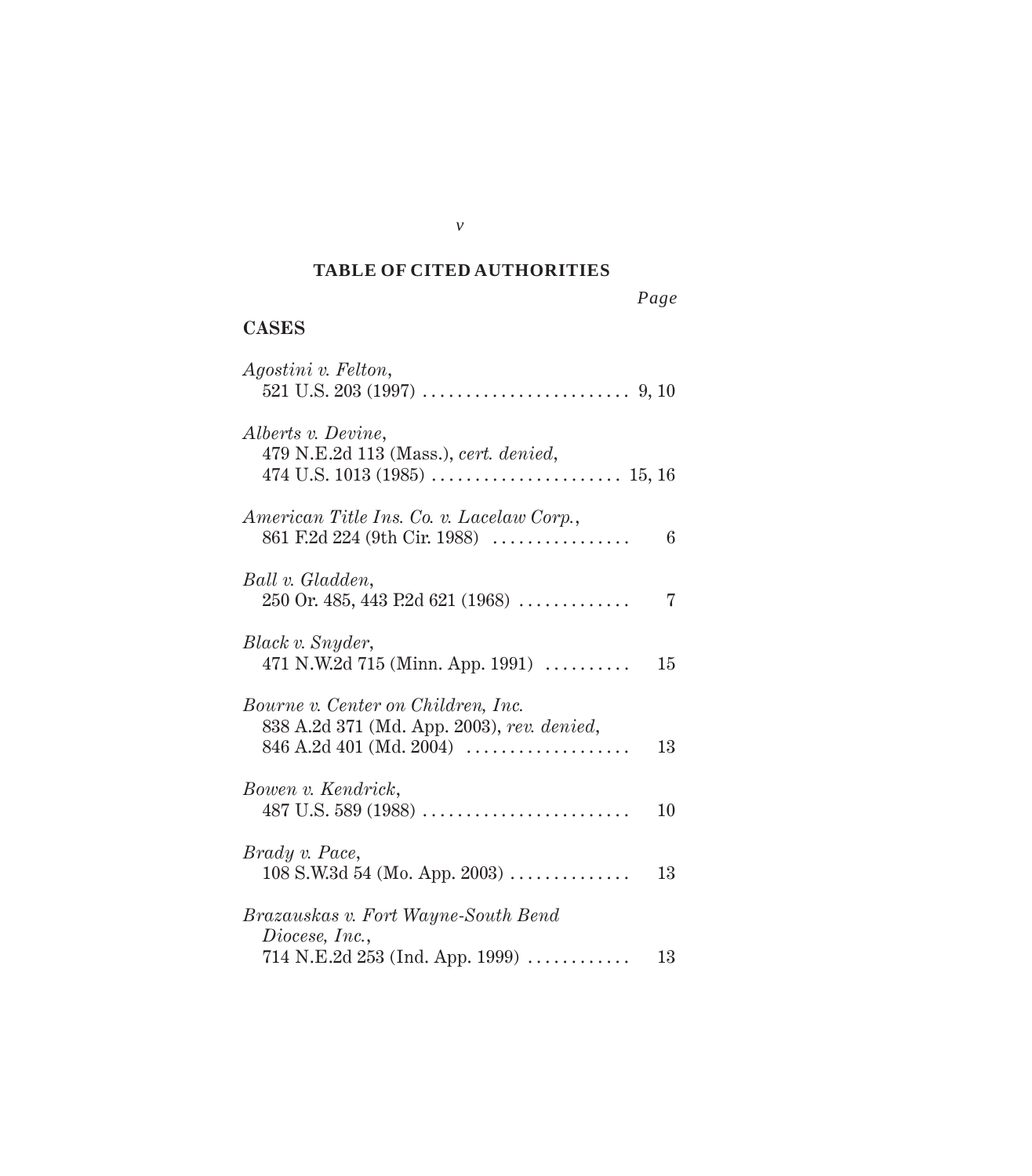| Page                                                                                                                                                                      |
|---------------------------------------------------------------------------------------------------------------------------------------------------------------------------|
| Calvary Christian School, Inc. v. Huffstuttler,<br>$238$ S.W.3d 58 (Ark. 2006)<br>15                                                                                      |
| Cha v. Korean Presbyterian Church of<br>Washington,<br>553 S.E.2d 511 (Va. 2001), cert. denied,                                                                           |
| Christian Legal Soc'y Chapter of the Univ. of<br>California, Hastings Coll. of Law v.<br>Martinez,<br>U.S. $\_\_$ , 130 S. Ct. 2971 (June 28, 2010) $\,\ldots$<br>$5-6$   |
| Christofferson v. Church of Scientology,<br>57 Or. App. 203, 644 P.2d 577, rev. denied,<br>293 Or. 450, 650 P.2d 928 (1982),<br>cert. denied., 459 U.S. 1206 (1983)<br>17 |
| Church of the Lukumi Babalu Aye, Inc. v.<br>City of Hialeah,<br>11                                                                                                        |
| Connor v. Archdiocese of Philadelphia,<br>$975$ A.2d 1084 (Pa. 2009)<br>15                                                                                                |
| Day v. Advanced M & D Sales, Inc.,<br>336 Or. 511, 86 P.3d 678 (2004)<br>6                                                                                                |
| Downs v. Roman Catholic Archbishop of<br>Baltimore,<br>683 A.2d 808 (Md. App. 1996)<br>. 13, 15                                                                           |

*vi*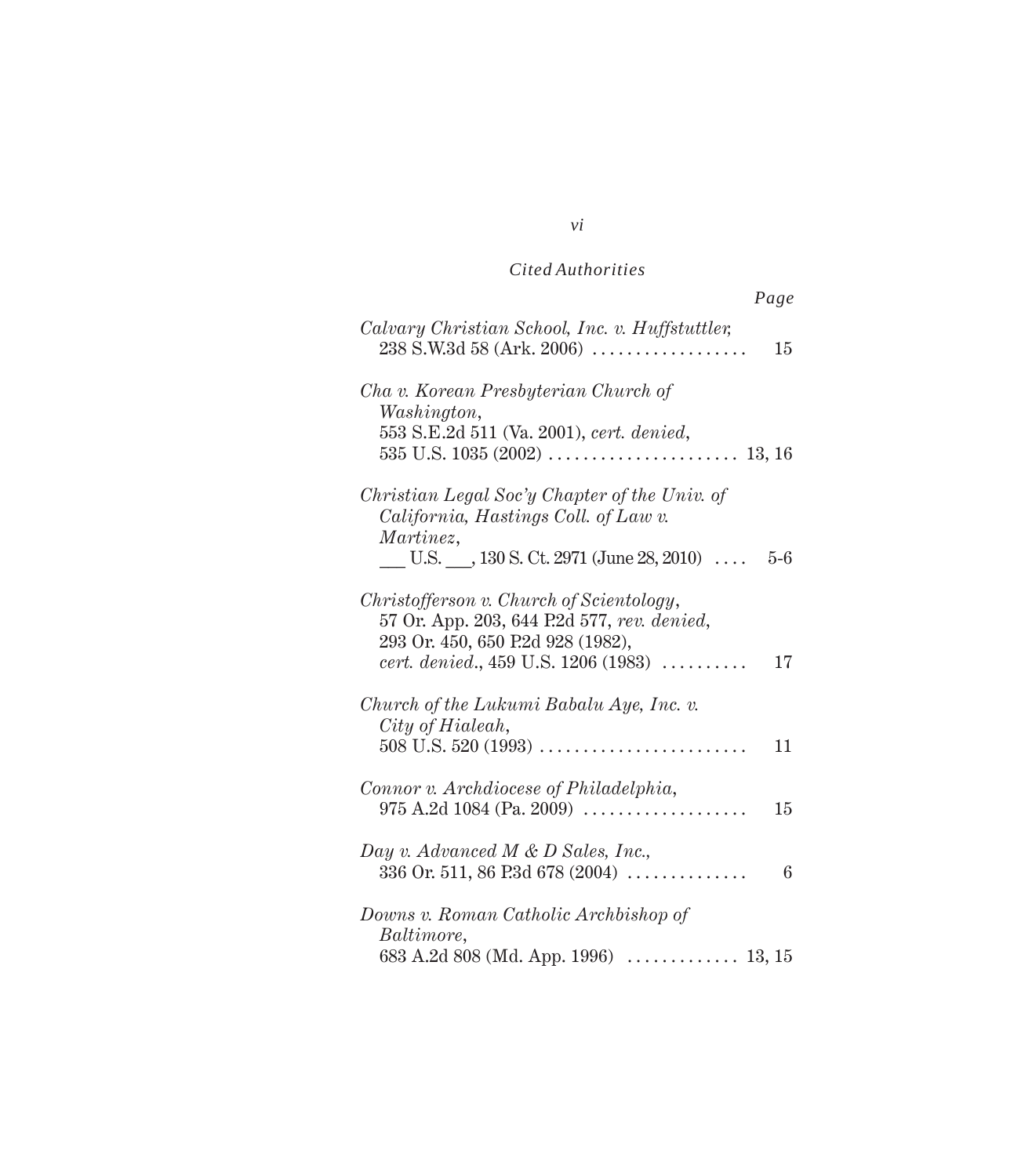| Page                                                                                                                                              |
|---------------------------------------------------------------------------------------------------------------------------------------------------|
| Drevlow v. Lutheran Church, Missouri Synod,<br>991 F.2d 468 (8th Cir. 1993) $\ldots$<br>14                                                        |
| <b>Employment Div., Dept. of Human Resources</b><br>of Oregon v. Smith.,<br>11                                                                    |
| Gonzalez v. Roman Catholic Archbishop of<br>Manila,                                                                                               |
| Goodman v. Temple Shir Ami, Inc.,<br>712 So.2d 775 (Fla. App. 1998), cert. denied,                                                                |
| Gorman v. Swaggart,<br>524 So.2d 915 (La. App.), rev. denied,<br>530 So.2d 571-75 (La. 1988), cert. denied,                                       |
| Hampton Tree Farms, Inc. v. Jewett,<br>320 Or. 599, 892 P.2d 683 (1995) $\ldots$<br>6                                                             |
| Heard v. Johnson,                                                                                                                                 |
| Higgins v. Maher,<br>258 Cal. Rptr. 757 (Cal. App. 1989)<br>rev. denied (Cal. August 10, 1989),<br>cert. denied, 493 U.S. 1080 (1990)  13, 15, 16 |

#### *vii*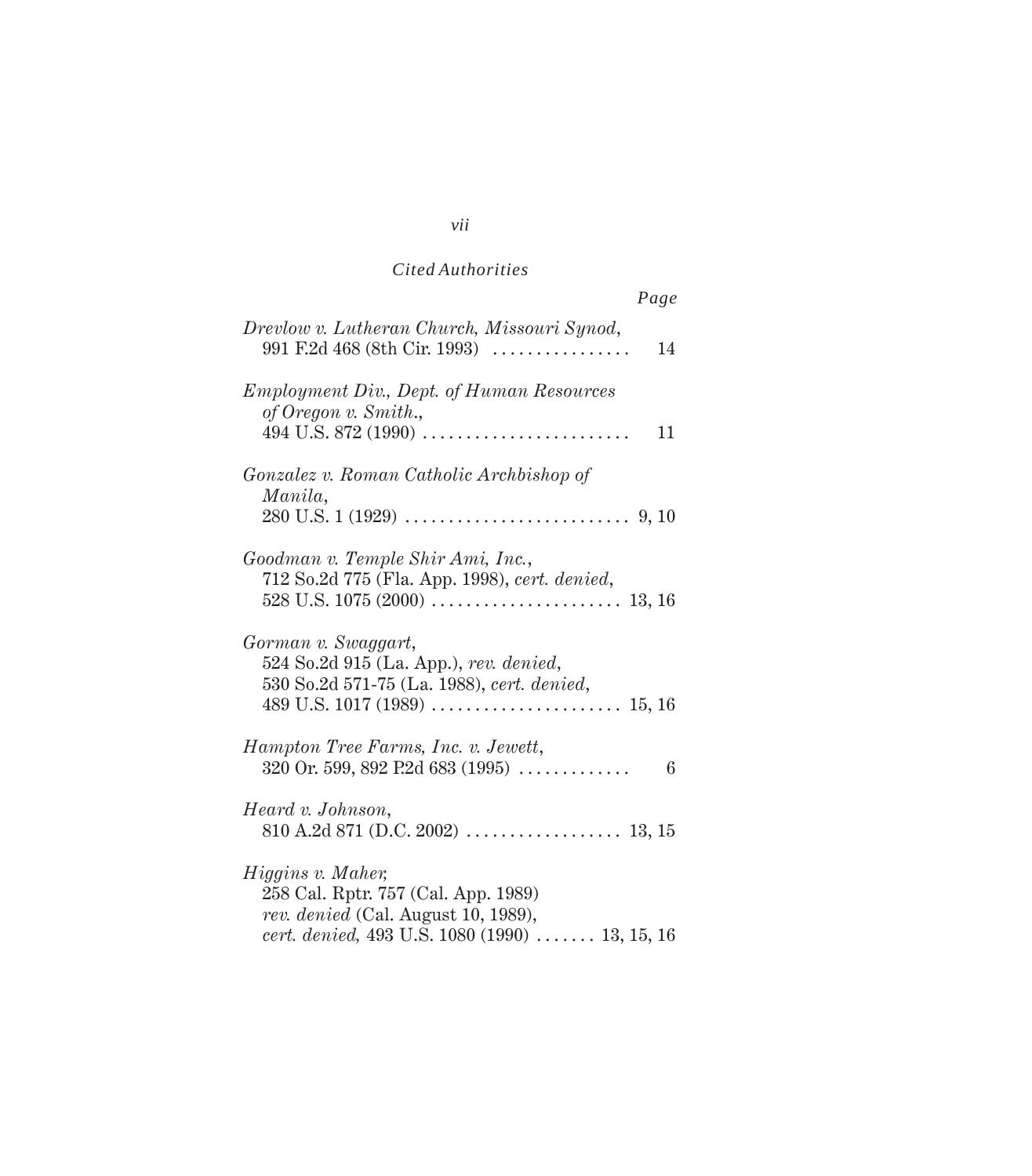|                                                                                                                    | Page |
|--------------------------------------------------------------------------------------------------------------------|------|
| Hiles v. Episcopal Diocese of Massachusetts,                                                                       |      |
| <i>Hutchison v. Thomas,</i><br>789 F.2d 392 (6th Cir. 1986), cert. denied,                                         |      |
| In re Godwin,<br>$293$ S.W.3d 742 (Tex. App. 2009) $\ldots$                                                        | 14   |
| Jackson v. Presbytery of Susquehanna Valley,<br>697 N.Y.S.2d 26 (N.Y. App. 1999) $\ldots$                          | 14   |
| Jacobs v. Mallard Creek Presbyterian<br>Church, Inc.,<br>214 F. Supp. 2d 552 (W.D. N.C. 2002)                      | 13   |
| Jeambey v. The Synod of Lakes and Prairies,<br>No. CX-95-902, 1995 WL 619814<br>(Minn. App. Oct. 24, 1995)  13, 15 |      |
| Jones v. Wolf,                                                                                                     | 10   |
| Lyng v. N.W. Indian Cemetery Protective<br>Assoc.,                                                                 | 11   |
| Marshall v. Munro,<br>845 P.2d 424 (Alaska 1993)                                                                   | 15   |

#### *viii*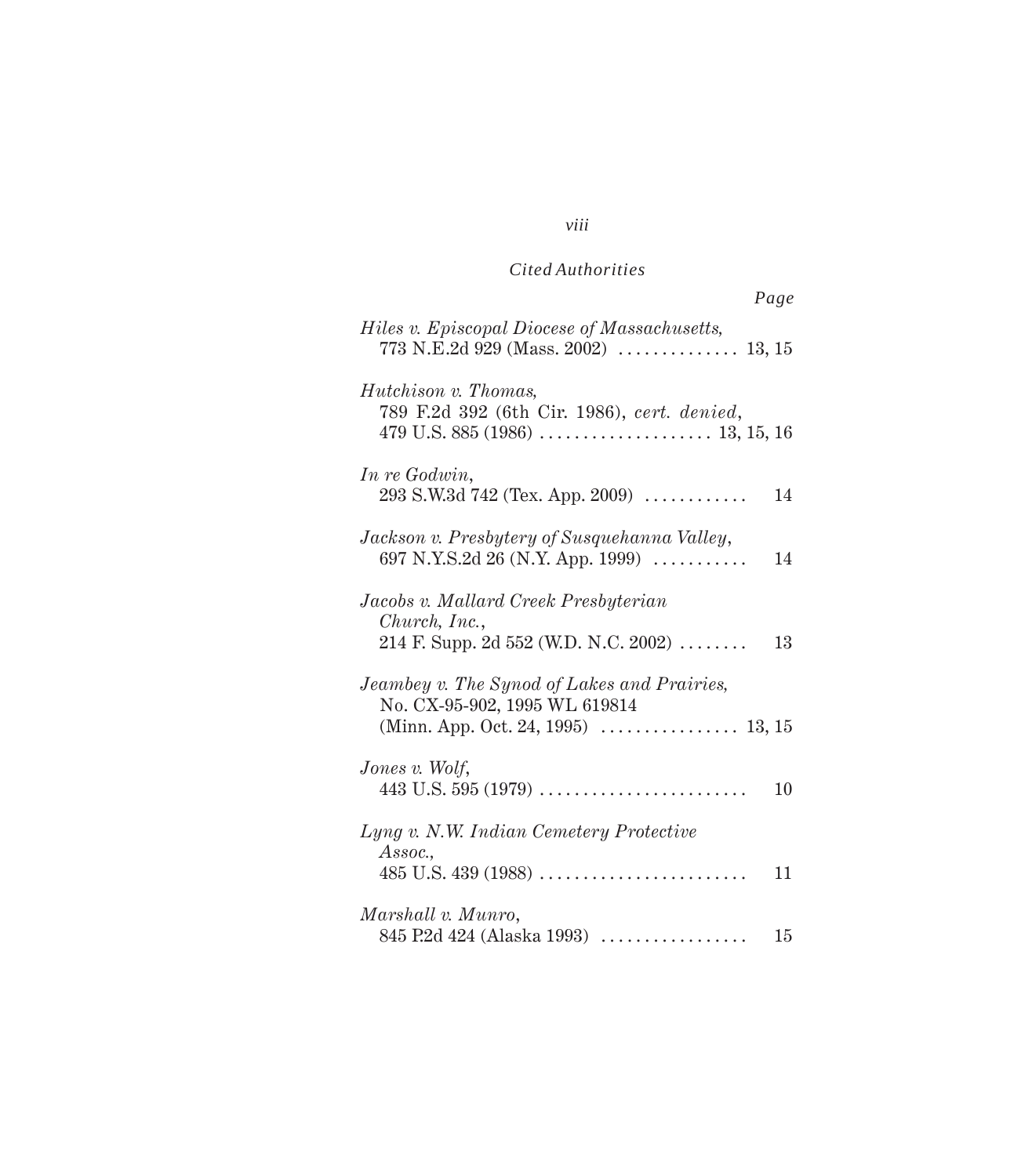| Page                                                                                                        |  |
|-------------------------------------------------------------------------------------------------------------|--|
| Ogle v. Church of God,<br>153 Fed. Appx. 371 (6th Cir. 2005) $\ldots$<br>13                                 |  |
| Ogle v. Hocker,<br>279 Fed.Appx. 391 (6th Cir. 2008)<br>15                                                  |  |
| Patton v. Jones,<br>212 S.W.3d 541 (Tex. App. 2006), rev. denied<br>13                                      |  |
| Presbyterian Church in the United States v.<br>Mary Elizabeth Blue Hull Mem'l<br>Presbyterian Church,       |  |
| Reynolds v. Wood,<br>998 So.2d 1058 (Ala. App. 2007), rev. denied                                           |  |
| Rodriguez ex rel. Rodriguez v.<br>The Holland, Inc.,<br>328 Or. 440, 980 P.2d 672 (1999)<br>7               |  |
| Schoenhals v. Mains,<br>504 N.W.2d 233 (Minn. App. 1993) $\ldots$ 13, 15                                    |  |
| Seefried v. Hummel,<br>148 P.3d 184 (Colo. App. 2005), rev. denied,<br>2006 WL 2590062 (Colo. 2006)  13, 15 |  |

*ix*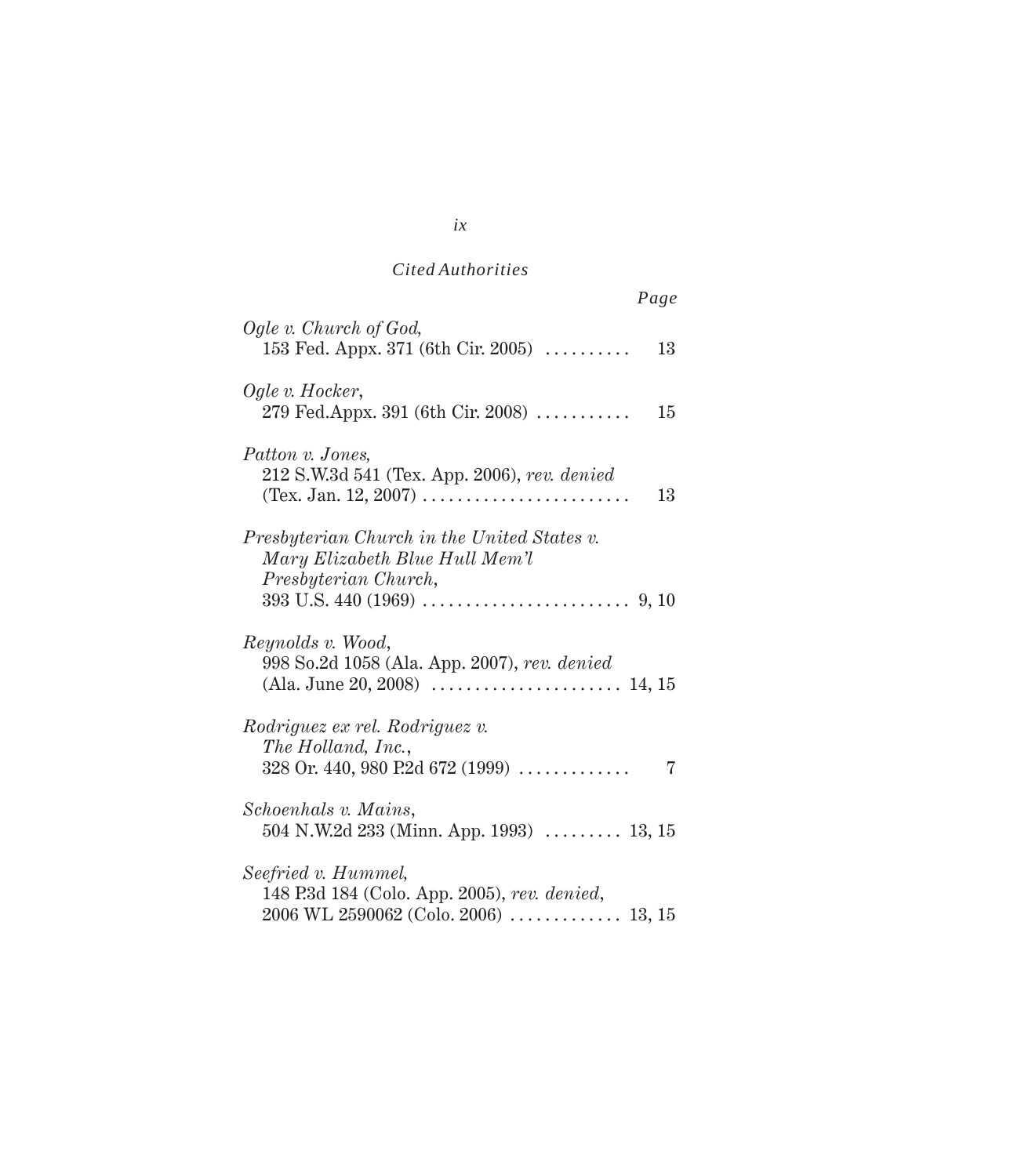| Page                                                                                                                                           |
|------------------------------------------------------------------------------------------------------------------------------------------------|
| Serbian Eastern Orthodox Diocese for the<br>United States of Am. and Canada v.<br>Milivojevich,                                                |
| Shoup v. Wal-Mart Stores, Inc.,<br>$335$ Or. 164, 61 P.3d 928 (2003)<br>7                                                                      |
| Stepek v. Doe,<br>910 N.E.2d 655 (Ill. App. 2009), rev. denied,                                                                                |
| <i>Thibodeau v. Am. Baptist Churches of</i><br>Connecticut,<br>994 A.2d 212 (Conn. App.) rev. denied,<br>$3 A.3d 74 (Conn. 2010) \ldots$<br>14 |
| Tony and Susan Alamo Foundation v.<br>$\text{Sec'}y \text{ of } \text{Labor},$<br>10                                                           |
| <i>Trice v. Burress,</i><br>137 P.3d 1253 (Okla. App. 2006) $\ldots \ldots \ldots$<br>13                                                       |
| Tubra v. Cooke,<br>233 Or. App. 339, 225 P.3d 862, rev. denied,                                                                                |
| Watson v. Jones,                                                                                                                               |

*x*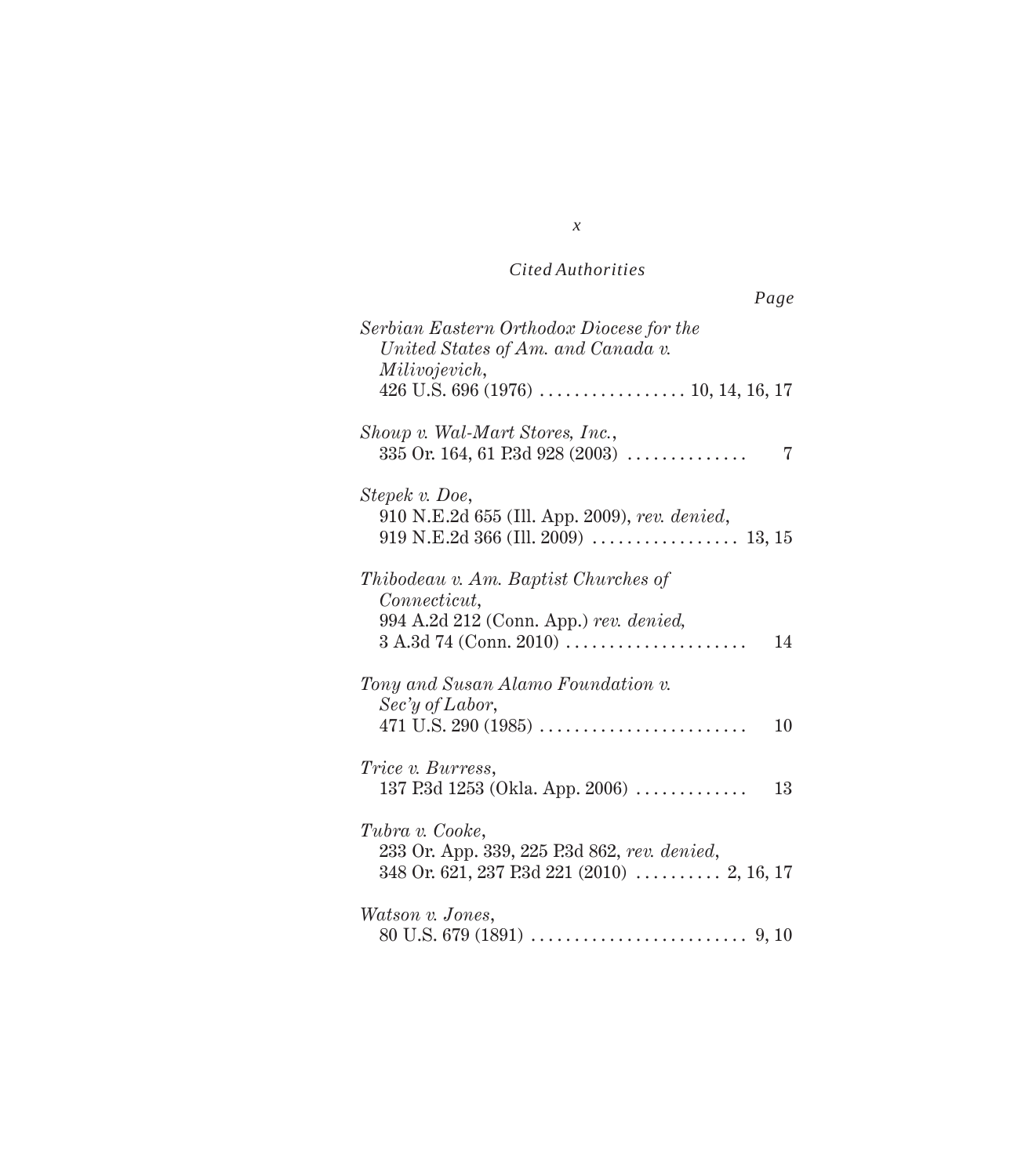|                                                                                                                        | Page |
|------------------------------------------------------------------------------------------------------------------------|------|
| Whinston v. Kaiser Found. Hosp.,<br>309 Or. 350, 788 P.2d 428 (1990)                                                   |      |
| Yaggie v. Indiana-Kentucky Synod,<br>860 F. Supp. 1194 (W.D. Ky. 1994), aff'd,<br>64 F.3d 664 (6th Cir. 1995) $\ldots$ |      |

# **Other Authorities**

## *xi*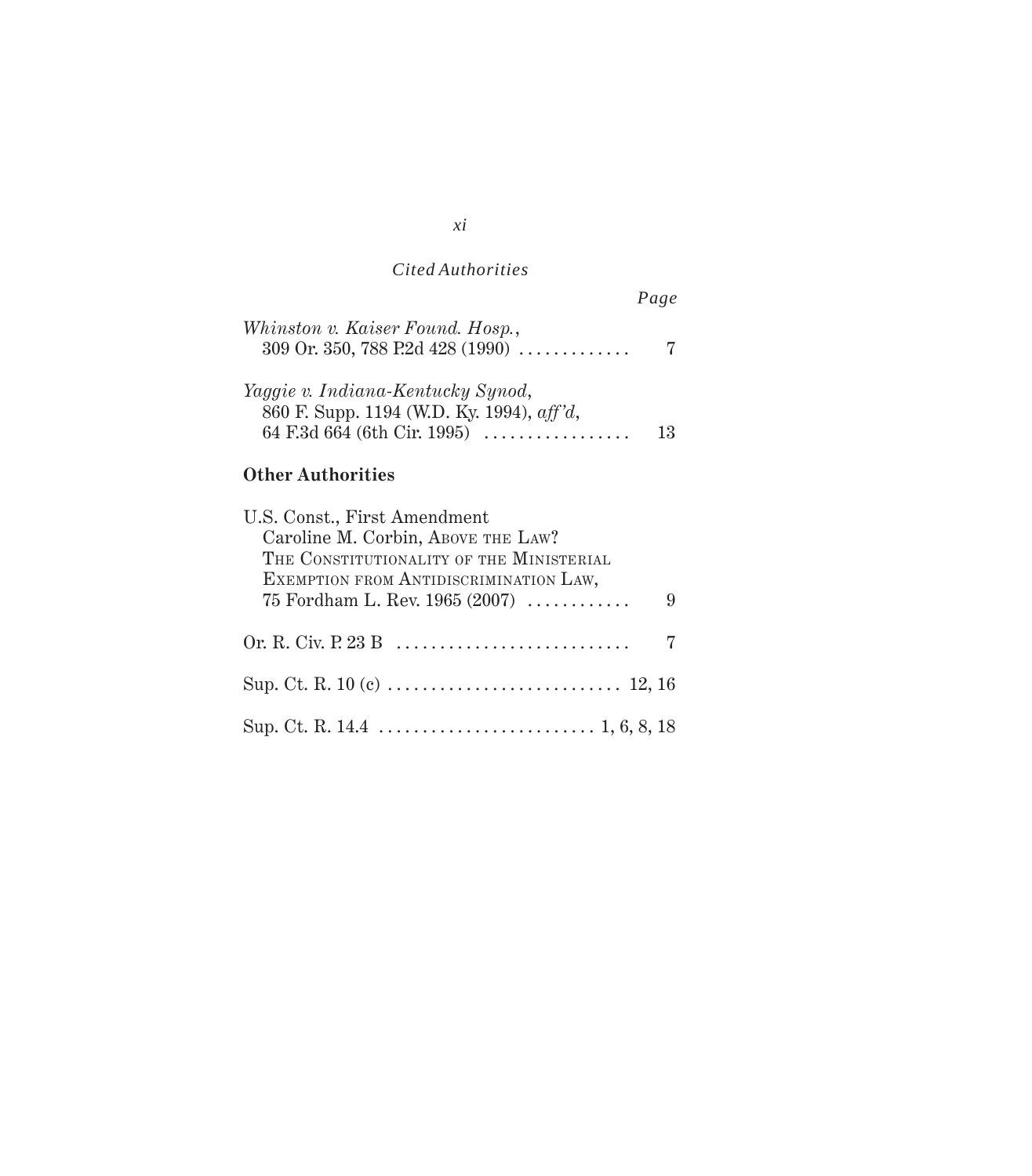## **STATEMENT OF THE CASE**

### **I. Petitioners Present This Case on Facts That Never Existed.**

Petitioners misstate the nature of this defamation action by claiming that it arose "from the termination of respondent Tim Tubra" and that it pertains to defamation that occurred "in the course of the church's disciplinary process." Pet. 2. As the record and Petitioners' concessions below conclusively establish, Mr. Tubra was never terminated from the church, nor was he ever subject to any discipline by the church.

Those factual misstatements are the crux of Petitioners' argument. Without them, their position that the First Amendment as interpreted by this Court (and the lower courts following this Court's decisions) necessarily fails. In that regard, Petitioners also misstate the nature of this case when they contend that it pertains solely to the scope of the First Amendment and "does not involve a dispute about the underlying facts." Pet. 3. Petitioners' failure to accurately describe the facts that are critical to this Court's understanding of this case is alone sufficient grounds to deny the petition. Sup. Ct. R. 14.4.

Petitioners also overstate the need for this Court's guidance. While this Court has not ruled on a case presenting identical facts, this Court's First Amendment jurisprudence has provided sufficient guidance to allow the lower courts to develop a consistent body of law. While the lower courts' analytic tests have minor differences in their particulars, the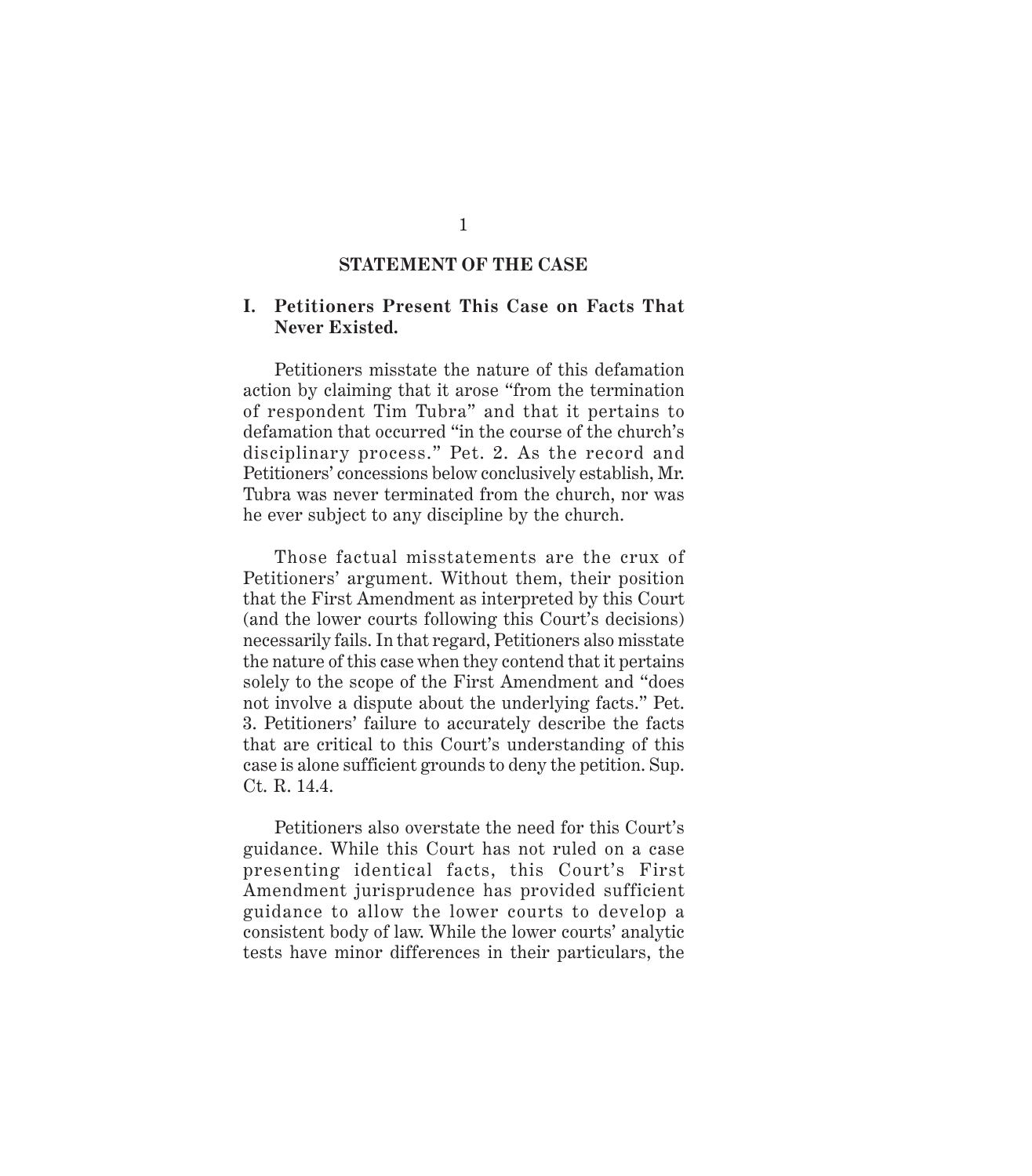underlying principles are uniformly in line with this Court's First Amendment jurisprudence. All of the cases protect those church activities that are religious, while holding churches accountable for their secular actions.

Petitioners contend that the First Amendment has been interpreted in conflicting and irreconcilable ways by many state and federal courts. Pet. 21-22. However, the real reason for the differences in the various decisions of the lower courts is the variety of fact patterns presented, not the legal tests or the courts' varying interpretations of the scope of First Amendment protections. In that regard, the Oregon Court of Appeals decision is consistent with the jurisprudence of this Court and the lower courts' decisions that have grown out of that jurisprudence.

#### **II. Statement of the Facts.**

Respondent accepts the Court of Appeals statement of facts, *Tubra v. Cooke*, 233 Or. App. 339, 341-46, 225 P.3d 862, *rev. denied*, 348 Or. 621, 237 P.3d 221 (2010). However, in order to clarify the record below and the issues relevant to this Petition, the following facts must be highlighted.

First, Mr. Tubra was never terminated from his position as a pastor of the Foursquare Church. Petitioners' contrary misstatement to this Court is particularly startling given that in all of their pretrial filings, including a Motion for Summary Judgment, and in their motions and argument at trial, Petitioners denied that Mr. Tubra had been terminated. In their Answer, Petitioners denied the sole allegation that they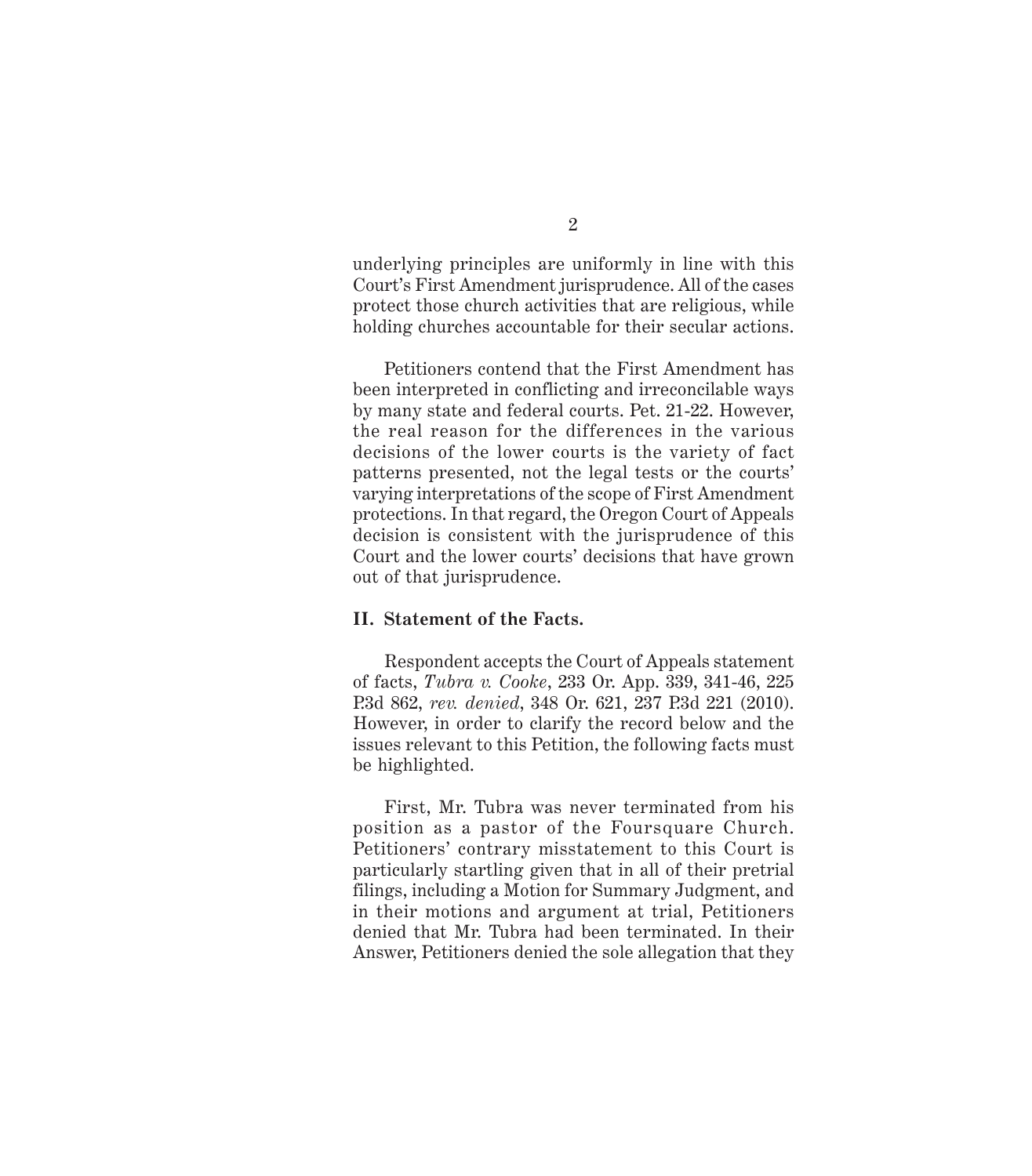now claim as their basis for asserting that Mr. Tubra was terminated. Third Am. Compl., ¶ 20; Answer to Second Am. Compl., ¶ 20. In their Motion for Summary Judgment, Petitioners conceded that the conclusion of Mr. Tubra's employment "was *not a termination*, however, but only a following through on the agreed upon time schedule which was made at Mr. Tubra's request." Pet.'s Mot. Summ. J. at 7 (citing Pl's. Dep. Ex. 11) (attached as Appendix) (emphasis added). According to Petitioners, as of September 29, 2004 – two weeks after Mr. Tubra's term at the Vernonia Church had come to its natural conclusion – "he could still [have been] serving there if he had so chosen." *Id.*

This is consistent with the evidence presented at trial, which established that Mr. Tubra's position at the Vernonia Church was temporary and that, at the conclusion of that temporary position, he was transitioned out after Petitioners had found a suitable replacement. Tr. 116, 131-32, 163 and 181. Petitioners conceded this fact at trial, noting that Mr. Tubra was not "out right away" after they had found his replacement and that the case involved Mr. Tubra "leaving his church." Tr. 7 and 79. Petitioner Swor similarly testified that Mr. Tubra's pastoral license was suspended "after he *left his appointment*" at the Vernonia Church because, without an appointment, a pastor's license is suspended as a matter of course. Tr. 284 (emphasis added). Plainly, as shown by the evidence presented at trial and Petitioners' concessions, Mr. Tubra was not terminated from his employment with the Foursquare Church.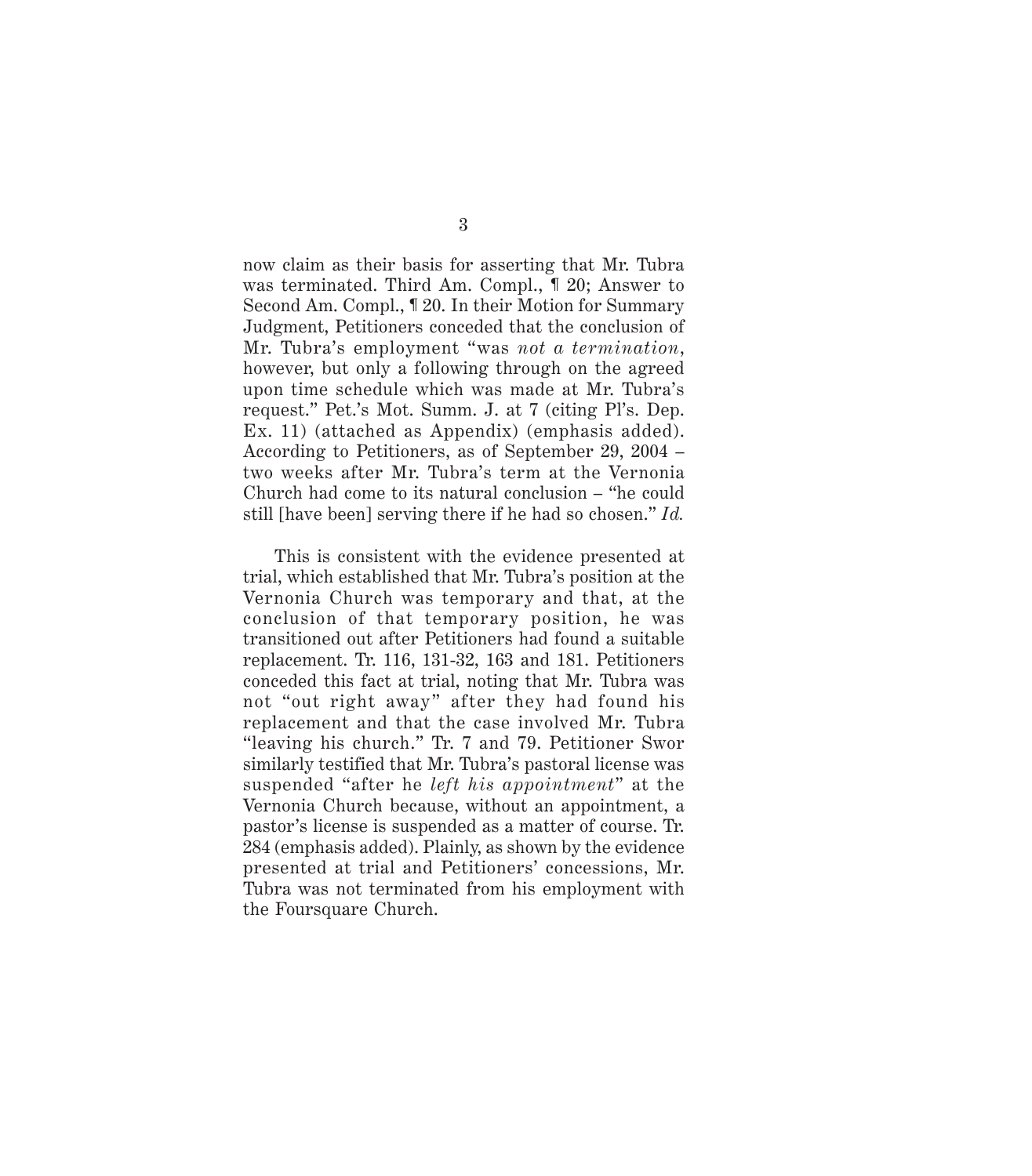Second, Mr. Tubra was never subject to any sort of disciplinary proceeding by Petitioners. As Petitioner Cooke admitted at trial, when the defamatory letter was published, it was not in the context of an investigation of Mr. Tubra's actions as pastor. Tr. 406-07. Further, as noted above, Mr. Tubra's pastoral license was suspended not because he had engaged in any wrongdoing or was facing any discipline by the church, but simply because he had not sought a new appointment with the Church and, as a matter of course, a pastoral license is suspended when the pastor is not in an active pastoral position. Tr. 284. Mr. Tubra was not subject to any discipline by the Foursquare Church.

Finally, Petitioners defamed Mr. Tubra well after his term at the Vernonia Church had come to its natural conclusion. Petitioners first defamed Mr. Tubra on October 27, 2004 – six weeks after his term had come to its natural conclusion. Tr. 131-32; 181-82; Pets.' Ex. 121. Petitioner Cooke next defamed Mr. Tubra on November 30 – two and a half months after that term had concluded. Tr. 215-16, 275. Thus, when Petitioners defamed Mr. Tubra, he was no longer employed by the church and accordingly not subject to its ecclesiastical authority.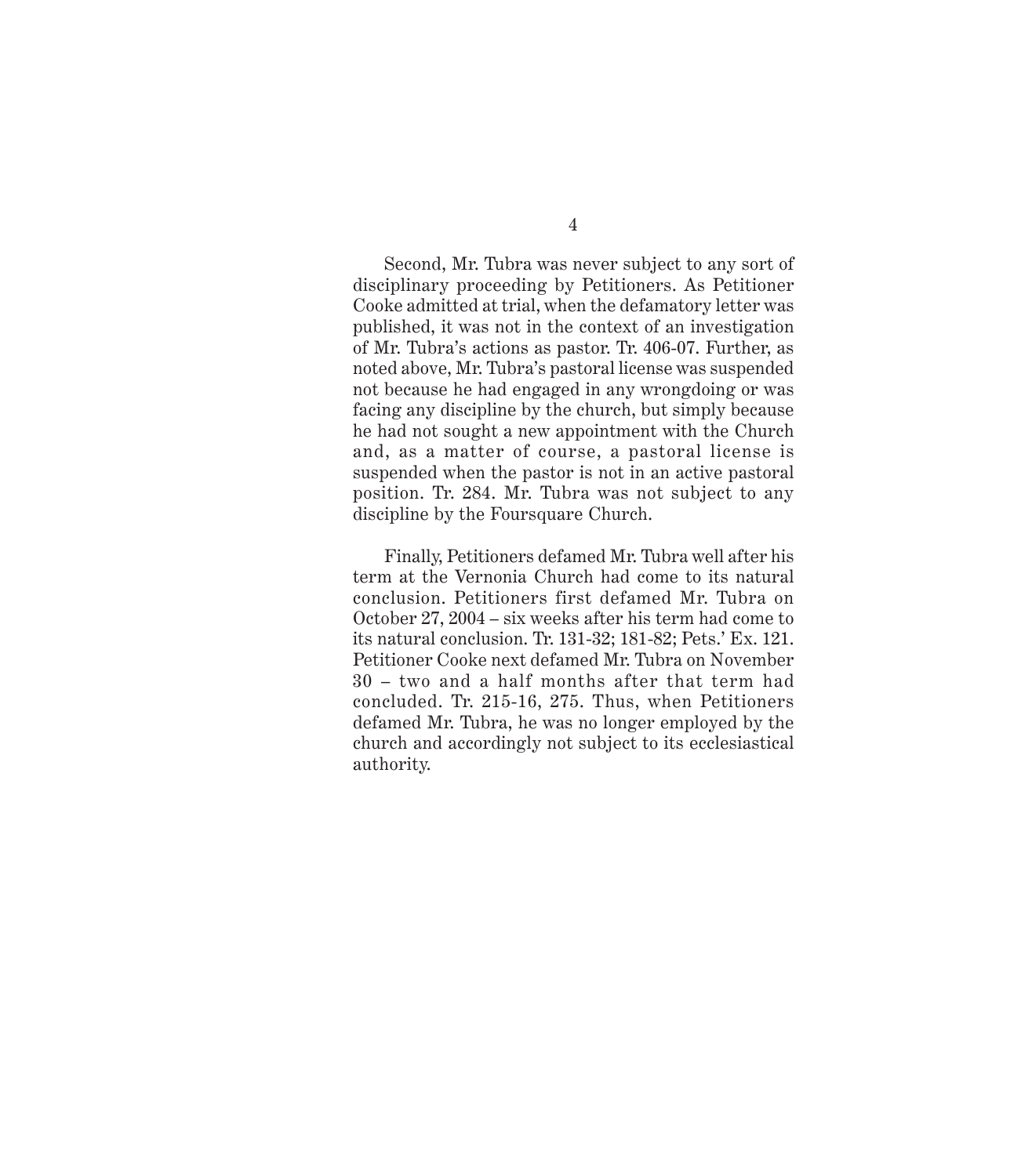## **REASONS FOR DENYING THE PETITION**

#### **I. The Record Below Does Not Raise the Question Presented by Petitioners.**

Petitioners frame the question presented to this Court as whether the First Amendment bars Respondent's claim where it is "based entirely on statements made . . . explaining . . . why the church disciplined and terminated the pastor." Pet. at (i). That question, however, is not raised by this case because, as set forth above, Mr. Tubra was never terminated or subject to any disciplinary action by the Church. Petitioners' entire argument hinges on those factual misstatements, which are contrary to the evidence at trial and Petitioners' concessions throughout the litigation of this case.

A review of Petitioners' defamatory letter confirms both that Mr. Tubra was never terminated or disciplined and that Petitioners' have presented this Court with a question not raised by this case. Nowhere in that letter do Petitioners "explain[ ] . . . why the church disciplined and terminated the pastor." That letter does not say a single word about either discipline or termination. Pets.' Appendix F. It does no more than falsely accuse Mr. Tubra of "a financial misappropriation," purportedly only for the "sake of the record, and to clear up any misunderstandings." *Id.*, ¶ 2.

Before this Court, petitioners are bound by their concessions and assertions in the Court below. *Christian Legal Soc'y Chapter of the Univ. of California, Hastings Coll. of Law v. Martinez*, \_\_\_ U.S. \_\_\_, 130 S.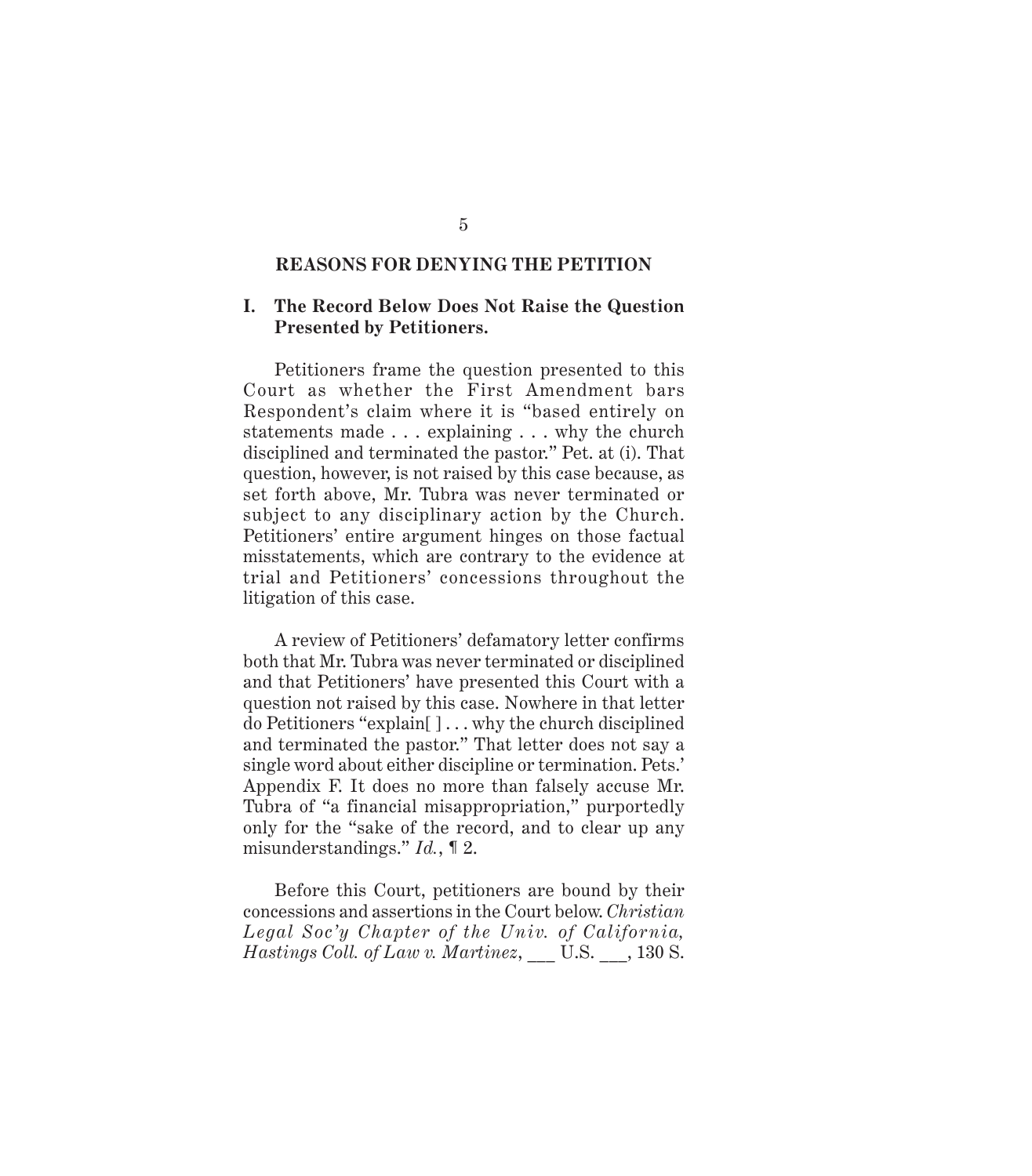Ct. 2971, 3005 (June 28, 2010) (Alito, J., dissenting) (recognizing that "[f]actual assertions in pleadings and pretrial orders, unless amended, are considered judicial admissions conclusively binding on the party who made them.") (quoting *American Title Ins. Co. v. Lacelaw Corp.*, 861 F.2d 224, 226 (9th Cir. 1988)). Furthermore, under Oregon state law, because petitioners successfully relied upon the fact that they never terminated Mr. Tubra's employment in a proceeding before the Employment Department, they cannot assert the contrary position in Mr. Tubra's defamation action. *Day v. Advanced M & D Sales, Inc.*, 336 Or. 511, 524, 86 P.3d 678 (2004); *Hampton Tree Farms, Inc. v. Jewett*, 320 Or. 599, 609, 892 P.2d 683 (1995).

Thus, in order to reach the question presented by Petitioners, this Court would have to ignore the evidence and Petitioners' concessions below. Petitioners failed to accurately present this Court with those facts and concessions, which lie at the heart of their Petition. That failure alone is sufficient to deny the petition. Sup. Ct. R. 14.4.

## **II. In Order to Reach the Question Presented by Petitioners, This Court Would Have to Overrule Oregon State Law.**

Petitioners cite to two sources for their contention that Mr. Tubra was terminated. The first is an allegation in the Third Amended Complaint which states that, after a September 15 meeting with Mr. Tubra, Petitioners "dismissed plaintiff from his position." Third Am. Compl., ¶ 20. The second is a conversation between Mr. Tubra and Ron Swor's secretary in which Mr. Tubra was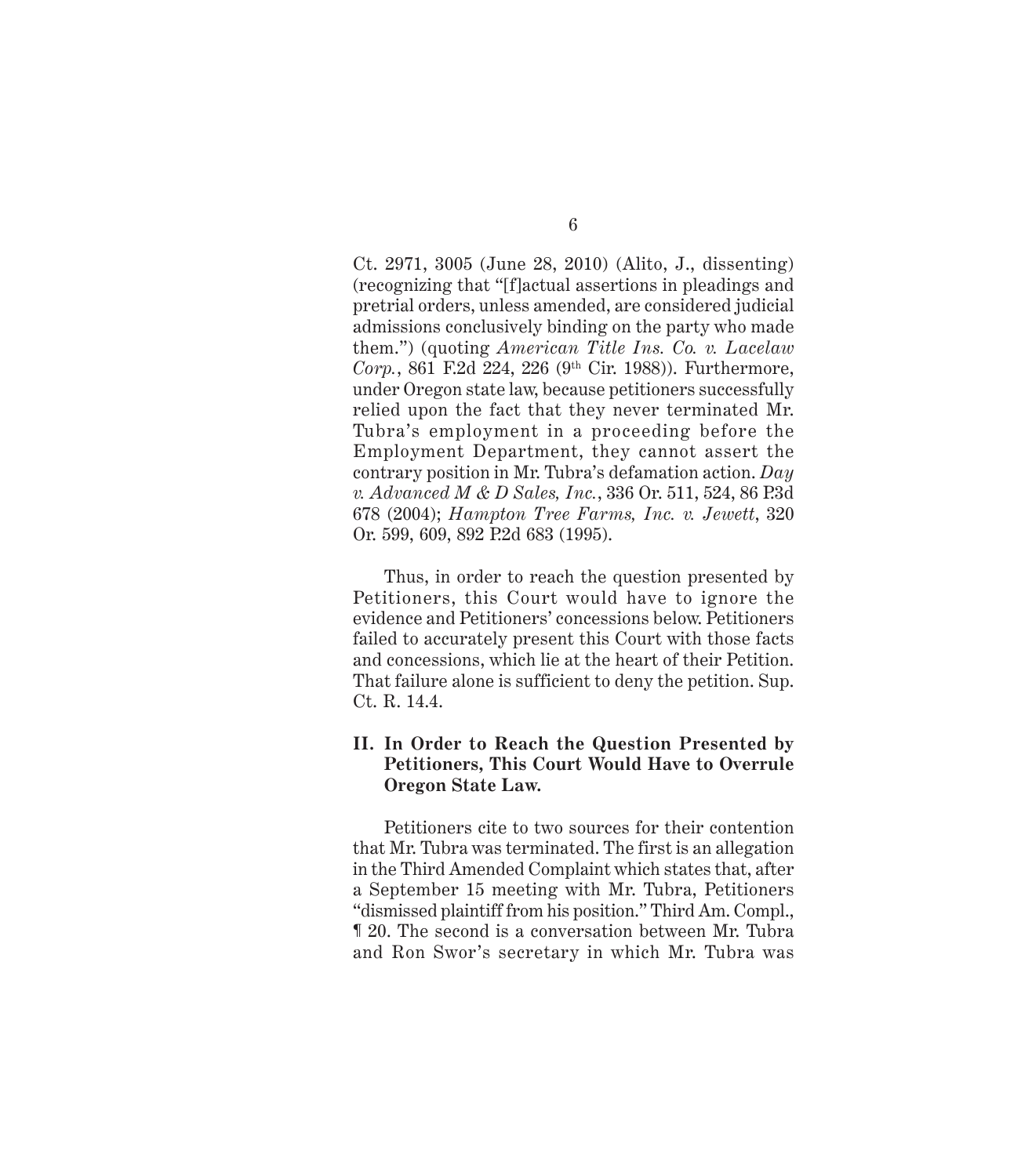informed that he was "done" at Vernonia. Tr. 134. However, neither of those sources assists Petitioners. Under Oregon law, the Third Amended Complaint had no operative effect after the close of plaintiff 's case-inchief and, to the extent that Mr. Tubra's testimony about his conversation with Mr. Swor's secretary conflicts with the other evidence at trial, that conflict must be resolved in Mr. Tubra's favor.

Under Oregon law, evidence presented and argued at trial becomes the pleadings, whether or not a party makes a motion to amend. Or. R. Civ. P. 23 B; *Whinston v. Kaiser Found. Hosp.*, 309 Or. 350, 355, 788 P.2d 428 (1990), *overruled on other grounds*, *Shoup v. Wal-Mart Stores, Inc.*, 335 Or. 164, 174, 61 P.3d 928 (2003). However, to ensure that the amendment was express, at the close of evidence, plaintiff moved to amend the pleadings to conform to the evidence presented at trial. Tr. 503-504. Defendants did not object, and the trial court granted the motion. *Id.* at 504. Thus, once plaintiff closed his case-in-chief and the trial court granted plaintiff 's motion to amend, the evidence presented at trial became the operative pleading, and the Third Amended Complaint ceased to have any operative effect. *Rodriguez ex rel. Rodriguez v. The Holland, Inc.*, 328 Or. 440, 445-46, 980 P.2d 672 (1999).

In addition, under Oregon law, reviewing courts are required to resolve any conflicts in the evidence and give the benefit of all inferences in favor of the prevailing party. *Ball v. Gladden*, 250 Or. 485, 487, 443 P.2d 621 (1968). In this case, that is Mr. Tubra. Pets.' App. E. Thus, either as a matter of beneficial inference or a resolution of conflicting evidence, the evidence established that Mr. Tubra was never terminated.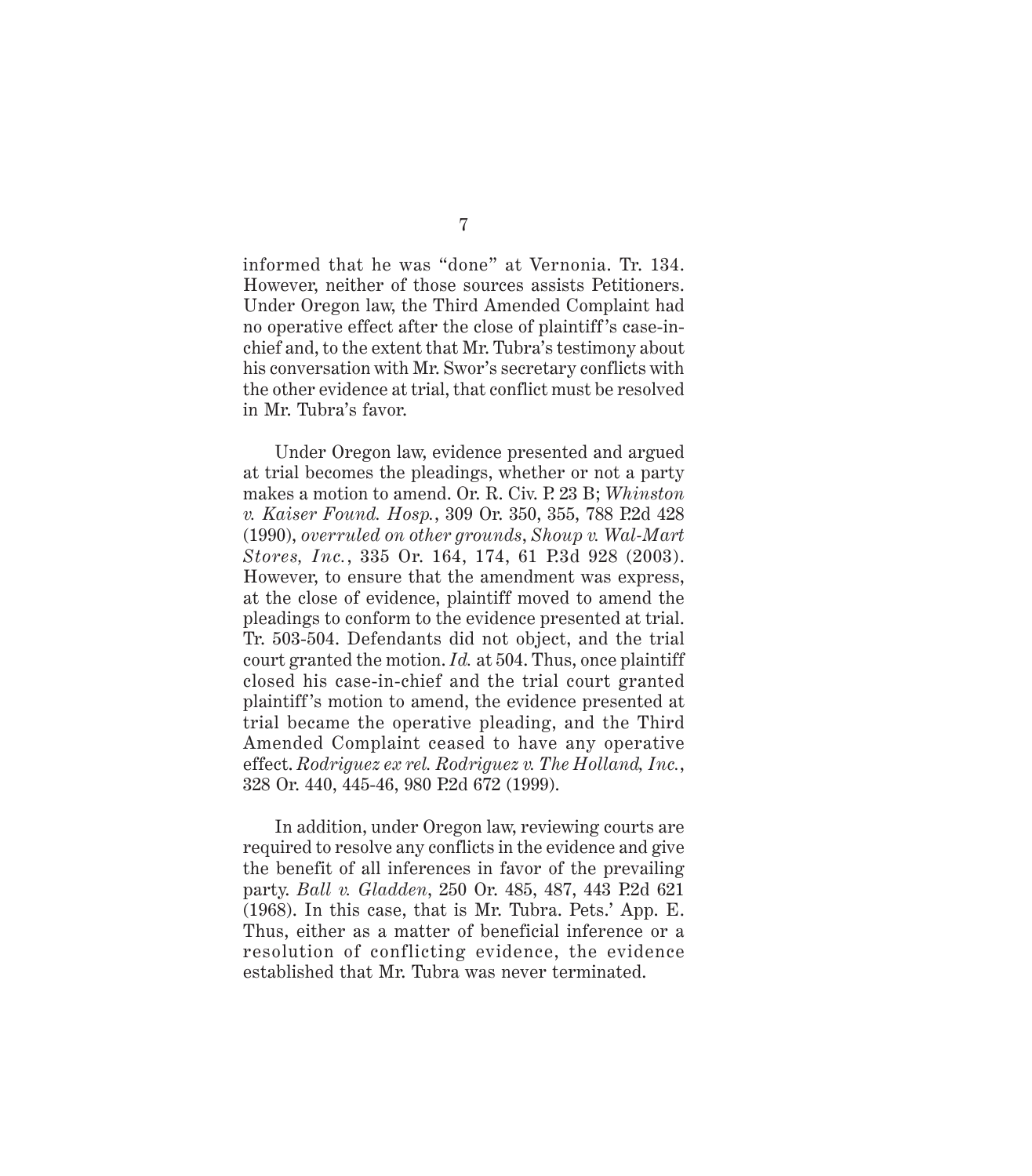Petitioners place such heavy reliance on the Third Amended Complaint and the phone call from Mr. Swor's secretary because it is the only way that they can take the position that Mr. Tubra was terminated or otherwise disciplined. However, as set forth above, there was no evidence of either, and Petitioners have admitted so. Thus, in order to reach the Question Presented by Petitioners, this Court would not only have to ignore the facts of the case and Petitioners' concessions below, it would also have to overrule or ignore Oregon state law. As with their misstatement of the facts, Petitioners' failure to accurately present this Court with the procedural posture of this case is alone sufficient to deny the petition. Sup. Ct. R. 14.4.

## **III. This Court has Provided Clear Guidance to the Lower Courts Regarding the Scope of the First Amendment Protections for Churches in Disputes with Their Ministerial Employees.**

Petitioners would have this Court believe that the First Amendment protects them from any civil court review, contending that the courts lack "subject matter" jurisdiction over civil actions that pertain to the actions of a minister while he served with a church. Pet. at 24- 25. Petitioners seek a rule of law that shields them from any civil action involving a pastor, regardless of the nature of the claim, the context within which the action arose, or whether it implicates anything religious. Such a rule would be a vast departure from this Court's First Amendment jurisprudence.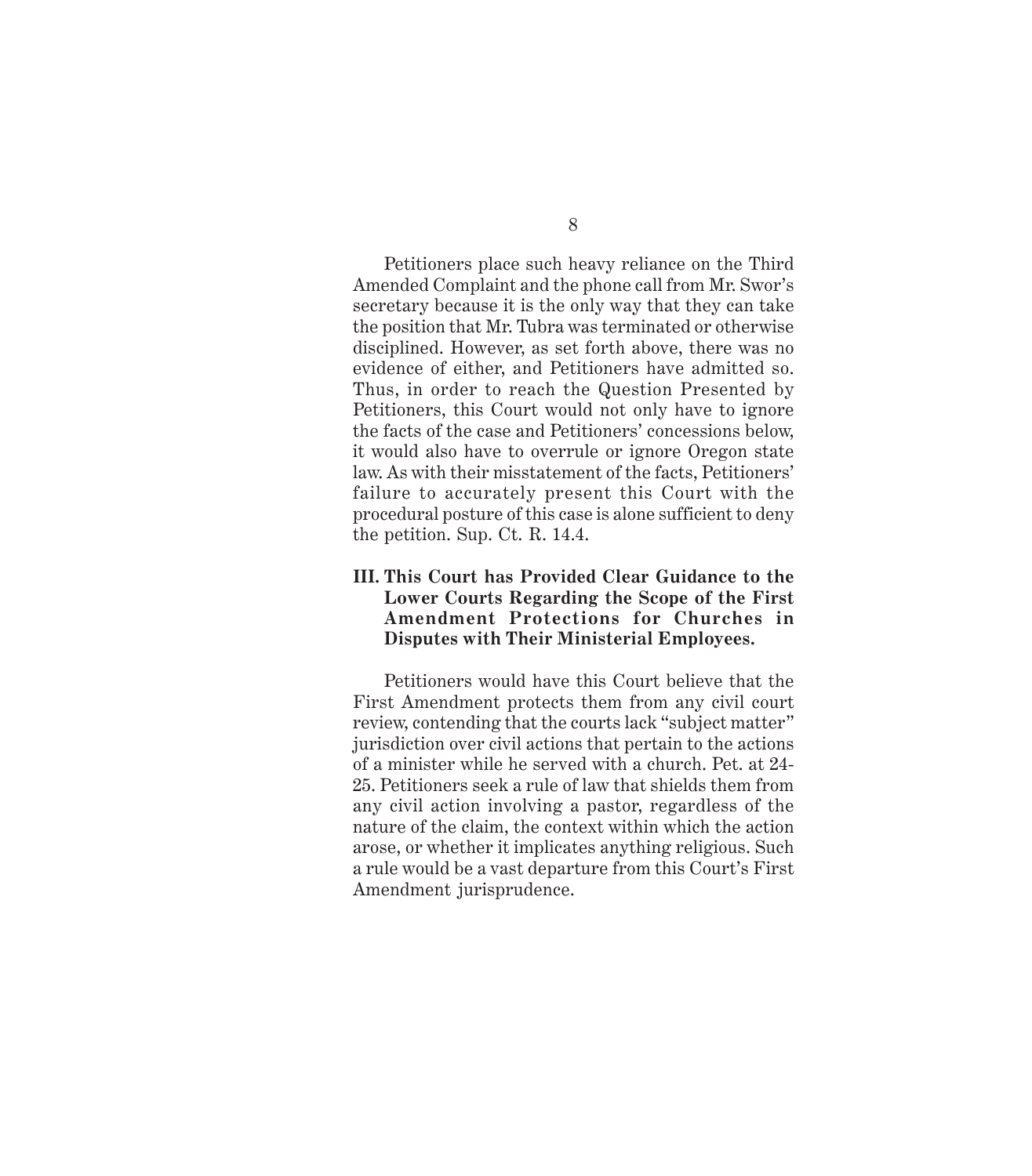This Court long ago squarely rejected the proposition that it lacked "subject matter" jurisdiction to decide disputes simply because they pertained to ecclesiastical matters, even disputes involving the appointment of church leadership. *Gonzalez v. Roman Catholic Archbishop of Manila*, 280 U.S. 1, 15-16 (1929). Religious organizations "come before [the Court] in the same attitude as other voluntary associations[;] their rights . . . are equally under the protection of the law, and the actions of their members subject to its restraints." *Watson v. Jones*, 80 U.S. 679, 714 (1891). The civil courts do not inhibit the free exercise of religion "merely by opening their doors" to disputes involving a church. *Presbyterian Church in the United States v. Mary Elizabeth Blue Hull Mem'l Presbyterian Church*, 393 U.S. 440, 449 (1969).

Indeed, this Court has abandoned the notion that mere procedural involvement of the state in a church's affairs violates the First Amendment. Caroline M. Corbin, ABOVE THE LAW? THE CONSTITUTIONALITY OF THE MINISTERIAL EXEMPTION FROM ANTIDISCRIMINATION LAW, 75 Fordham L. Rev. 1965, 2006-08 (2007). "Interaction between church and state is inevitable" and this Court has "always tolerated some level of involvement between the two." *Agostini v. Felton*, 521 U.S. 203, 233 (1997). In order to be unconstitutional, such interaction must be "excessive." *Id.*

The mere involvement of a church in a civil action does not amount to "excessive entanglement." Because a civil action is a single interaction between church and state, it does not involve even a minimal level of ongoing supervision or oversight of a church by the state that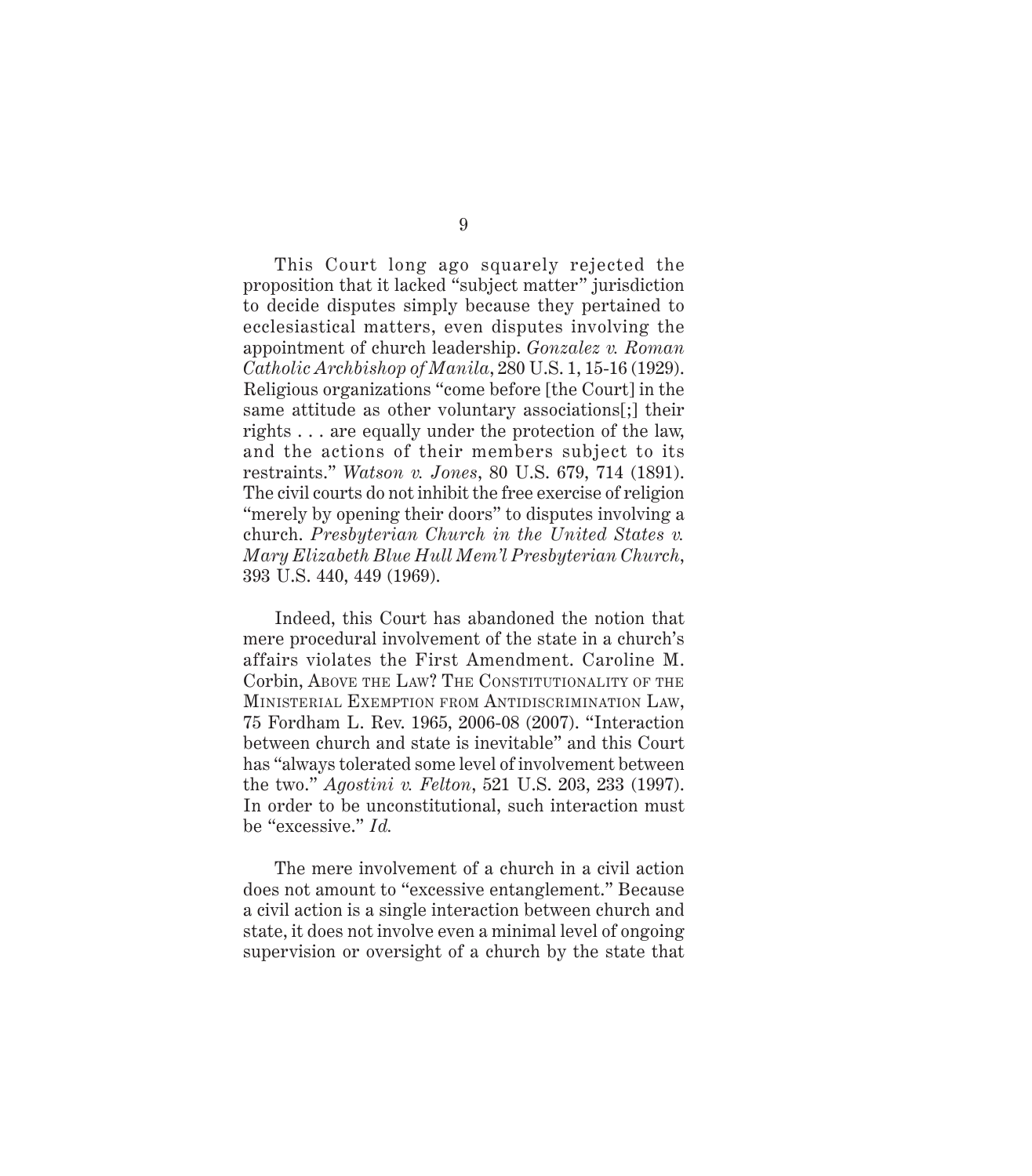this Court has permitted. *Id.* at 233-34 (unannounced monthly visits by public supervisors in parochial schools do not amount to 'excessive entanglement."); *see also Bowen v. Kendrick*, 487 U.S. 589, 617 (1988) (ongoing monitoring of federal grants to ensure that funds are not spent for religious purposes permissible); *Tony and Susan Alamo Found. v. Sec'y of Labor*, 471 U.S. 290, 305-06 (1985) (administrative oversight and recordkeeping requirements under FLSA do not amount to "excessive entanglement.").

The fact that a dispute involves a church and a pastor does not affect the jurisdiction of the courts. *Gonzalez*, 280 U.S. at 15-16. Rather, it affects the scope of review, permitting the courts to defer to the church's decisions on "matters purely ecclesiastical" such as "questions of discipline . . . faith, or ecclesiastical rule, custom, or law." *Id.* at 16; *Watson*, 80 U.S. at 727. First Amendment values are only jeopardized where litigation involving the church "is made to turn on the resolution . . . of controversies over religious doctrine and practice." *Serbian Eastern Orthodox Diocese for the United States of Am. and Canada v. Milivojevich*, 426 U.S. 696, 710 (1976) (quoting *Presbyterian Church*, 393 U.S. at 449). Where no issues of "doctrinal controversy" are involved, the First Amendment does not require a "rule of compulsory deference to religious authority." *Jones v. Wolf,* 443 U.S. 595, 605 (1979). The Courts are free to apply a neutral law of general applicability provided it "involves no consideration of doctrinal matters, whether the ritual and liturgy of worship or tenets of faith." *Id*. at 602.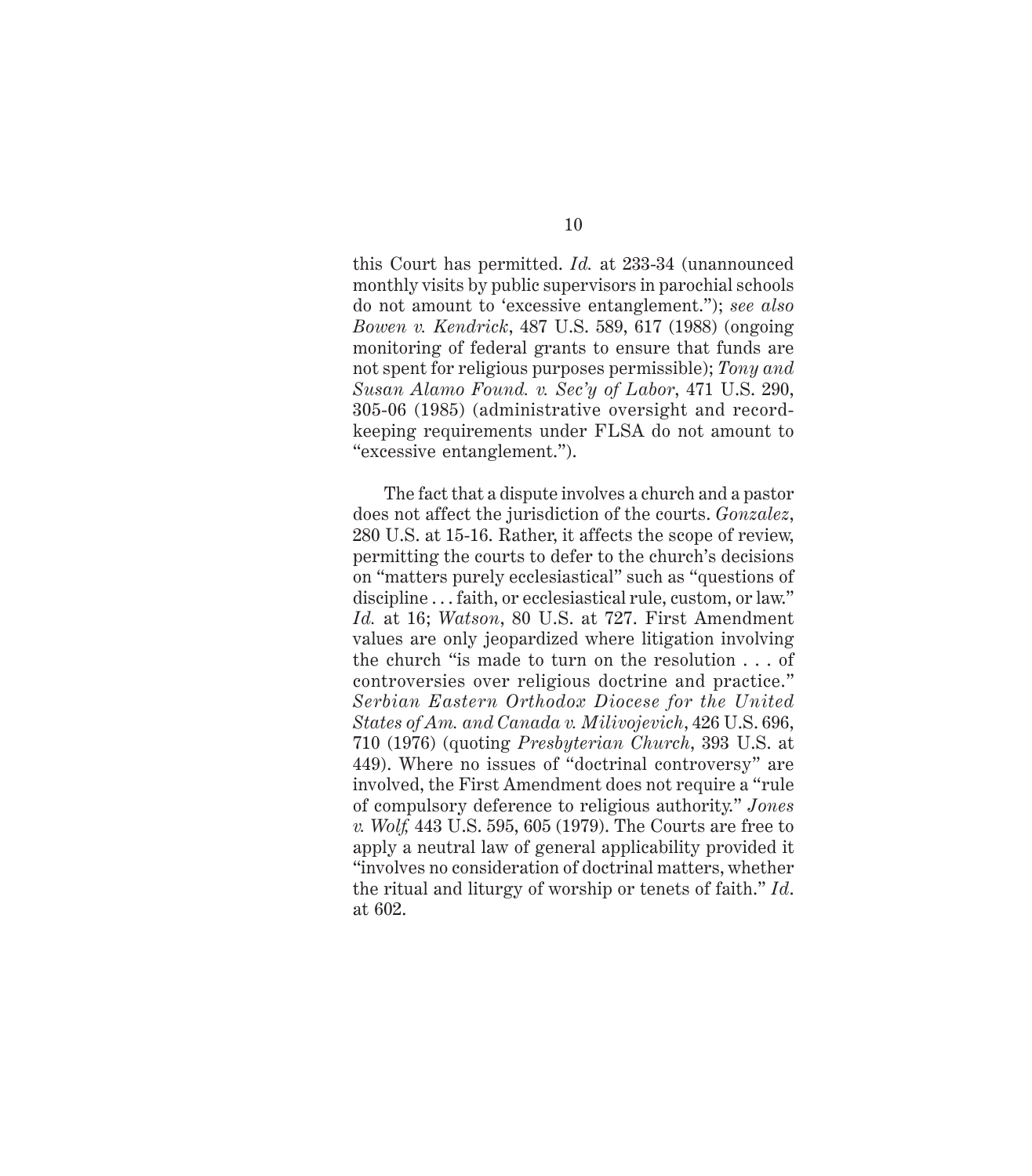Consistent with the foregoing, this Court has recognized that the Free Exercise Clause does not shield religious entities from complying with a "valid and neutral law of general applicability." *Employment Div., Dept. of Human Resources of Oregon v. Smith*, 494 U.S. 872, 879-80 (1990). Such "neutral law[s] of general applicability" that do not "coerce individuals into acting contrary to their religious beliefs" are valid, even where they have the potential to "virtually destroy" the religious practices of a particular group. *Lyng v. N.W. Indian Cemetery Protective Assoc.*, 485 U.S. 439, 450- 52 (1988). It is only where the law specifically targets religion without a compelling state interest that the free exercise clause is violated. *Church of the Lukumi Babalu Aye, Inc. v. City of Hialeah*, 508 U.S. 520, 534-40 (1993).

Petitioners contend that, in this case, the free exercise rights of the church as an institution are at issue and are accordingly entitled to greater protection than those of the individual practitioners in *Smith*. Pet. at 27-28. However, that would place the "professed doctrines" of the church "superior to the law of the land," making the church a "law unto [it]self," something that *Smith* specifically held the First Amendment was never intended to do. 494 U.S. at 879. Petitioners also contend that this Court has provided insufficient guidance as to the scope of the First Amendment protections afforded to churches in handling their own internal ecclesiastical affairs and concerns. Pet. at 11- 22. However, as set forth above, this Court has provided consistent and reliable guidance on that issue. As described more fully below, this Court's guidance has led the lower courts to develop a consistent body of law. Thus, even if the facts of this case supported the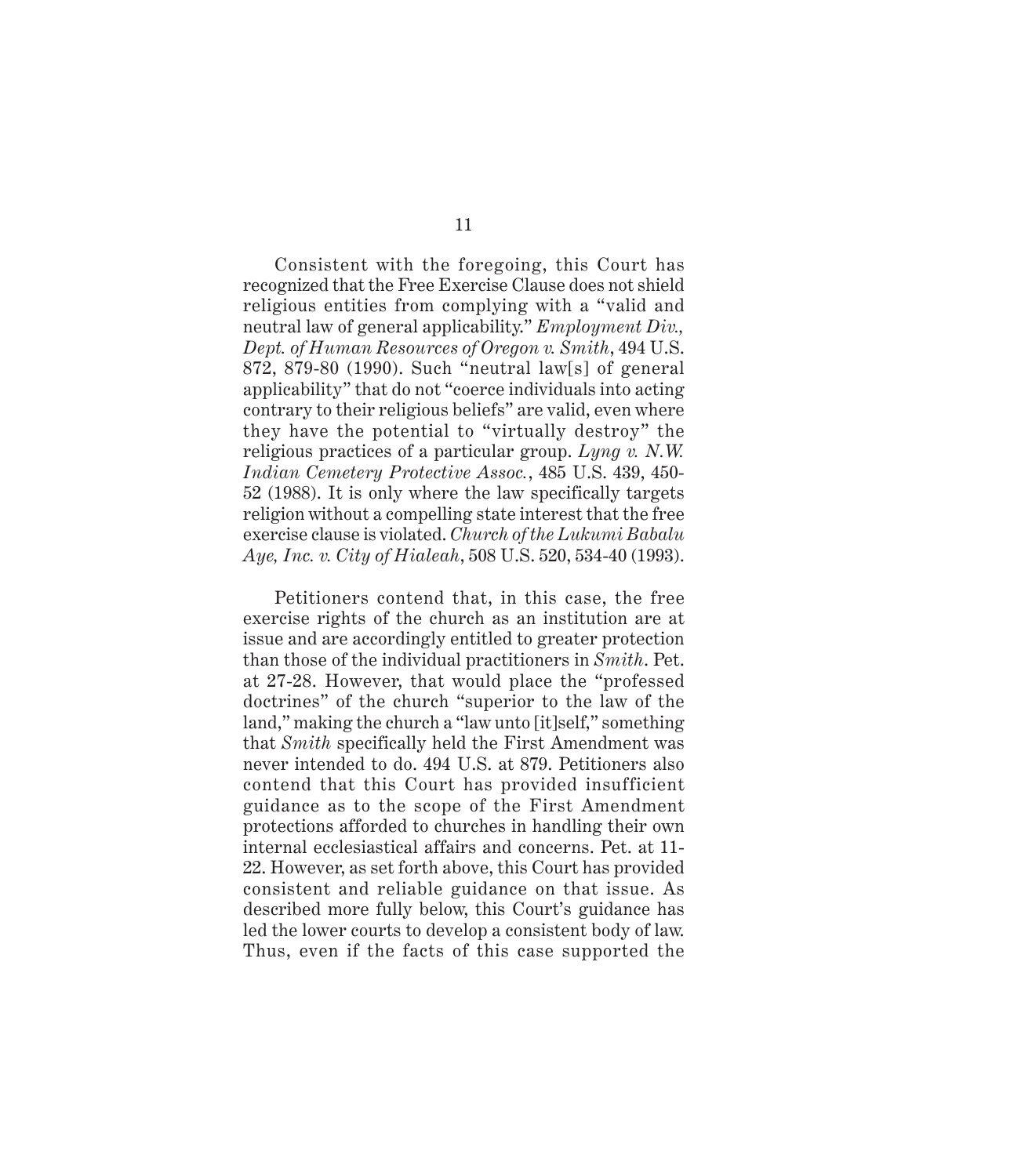question framed by Petitioners, this Court's jurisprudence has already provided the appropriate guidance to the lower courts in answering that question. Accordingly, Petitioners have failed to provide a compelling reason to grant the Petition. Sup. Ct. R.  $10(c)$ .

## **IV. There is No Split in Legal Authority Among the Lower Courts; the Diversity of Results Reflects Only the Diversity of Facts Before the Courts.**

Petitioners contend that there is a split in the lower courts pertaining to "the First Amendment rights of religious institutions to discipline their own clergy without having those decisions second-guessed by secular courts." Pet. at 11. According to Petitioners, this is due to the "absence of definitive guidance by this Court." *Id.* However, Petitioners misidentify the source of the division in the lower courts and overstate the need for additional guidance from this Court.

This Court has provided clear guidance on the scope of First Amendment protections. The decisions of the lower courts, while admittedly applying different specific tests, all decide the issue using the principles announced in this Court's decisions. In short, the various tests all protect that which is religious, while recognizing that churches may be held accountable for their secular actions.

The reason for the apparent "split of authority" is not an inconsistent application of First Amendment principles. Rather, it results from the different facts before each court. For example, the overwhelming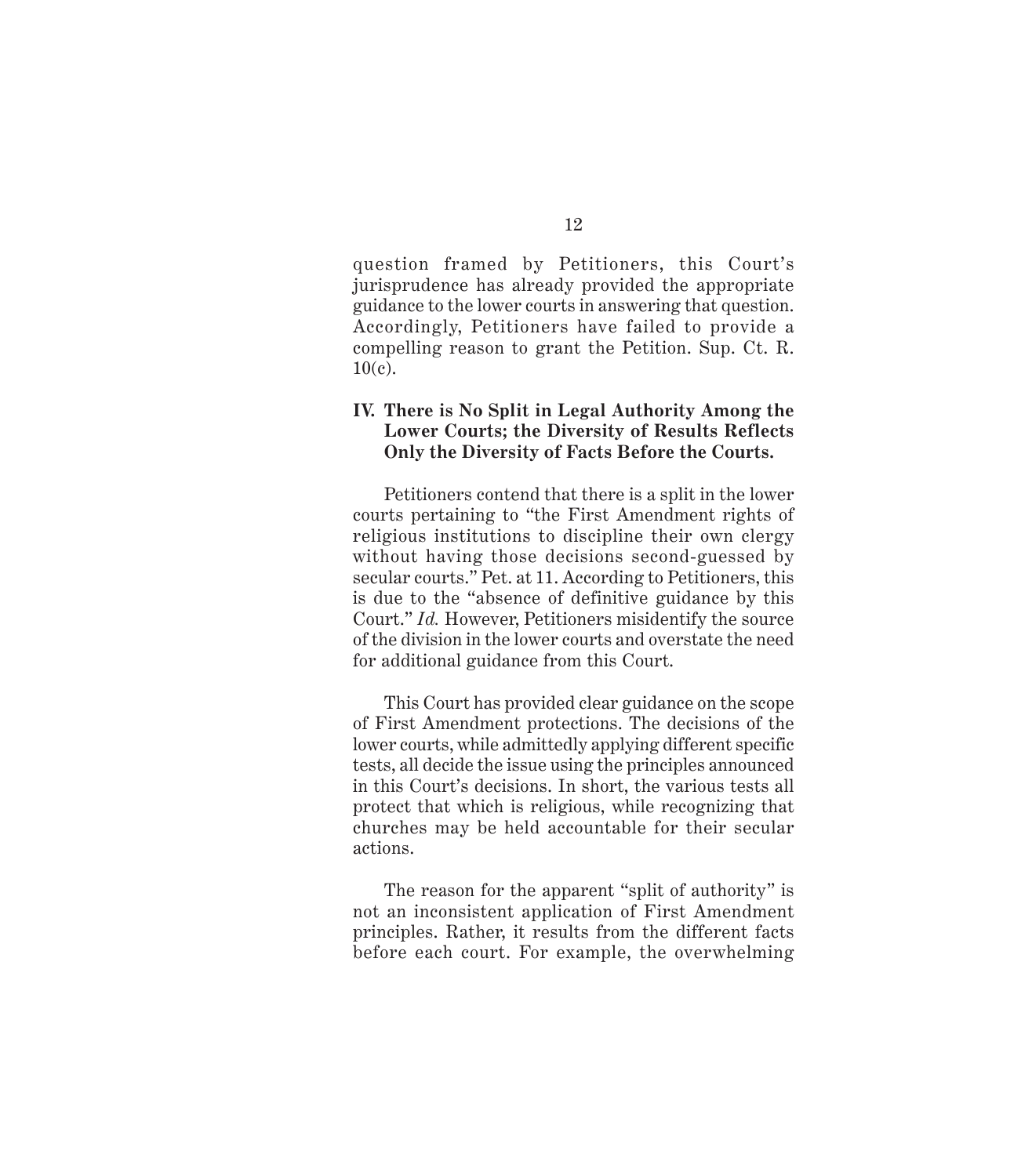majority of decisions cited by petitioners for their "robust" application of the First Amendment, Pet. at 15-17, arose in the context of a termination.<sup>1</sup> The other cases relied on by Petitioners uniformly arose either out of some other ecclesiastical function, such as a disciplinary proceeding,<sup>2</sup> or some other context in which the courts were required to review the church's assessment of a plaintiff 's pastoral qualifications or suitability to remain in the church.<sup>3</sup>

<sup>2</sup> *Jacobs v. Mallard Creek Presbyterian Church, Inc.*, 214 F. Supp. 2d 552 (W.D. N.C. 2002); *Hiles v. Episcopal Diocese of Massachusetts,* 773 N.E.2d 929 (Mass. 2002); *Ogle v. Church of God,* 153 Fed. Appx. 371 (6th Cir. 2005); *Stepek v. Doe*, 910 N.E.2d 655 (Ill. App.), *rev. denied*, 919 N.E.2d 366 (Ill. 2009); *Trice v. Burress*, 137 P.3d 1253 (Okla. App. 2006).

<sup>3</sup> *Schoenhals v. Mains*, 504 N.W.2d 233 (Minn. App. 1993); *Bourne v. Center on Children, Inc.,* 838 A.2d 371 (Md. App. 2003), *rev. denied*, 846 A.2d 401 (Md. 2004); *Downs v. Roman Catholic Archbishop of Baltimore*, 683 A.2d 808 (Md. App. 1996);

<sup>1</sup> *Heard v. Johnson*, 810 A.2d 871 (D.C. 2002); *Cha v. Korean Presbyterian Church of Washington*, 553 S.E.2d 511 (Va. 2001), *cert. denied*, 535 U.S. 1035 (2002); *Higgins v. Maher,* 258 Cal. Rptr. 757 (Cal. App. 1989) *rev. denied* (Cal. August 10, 1989), *cert. denied,* 493 U.S. 1080 (1990); *Brady v. Pace*, 108 S.W.3d 54 (Mo. App. 2003); *Patton v. Jones,* 212 S.W.3d 541 (Tex. App. 2006), *rev. denied* (Tex. January 12, 2007); *Seefried v. Hummel,* 148 P.3d 184 (Colo. App. 2005), *rev. denied*, 2006 WL 2590062 (Colo. 2006); *Yaggie v. Indiana-Kentucky Synod*, 860 F. Supp. 1194 (W.D. Ky.1994), *aff'd*, 64 F.3d 664 (6th Cir. 1995); *Hutchison v. Thomas,* 789 F.2d 392 (6th Cir. 1986), *cert. denied*, 479 U.S. 885 (1986); *Goodman v. Temple Shir Ami, Inc.*, 712 So.2d 775 (Fla. App. 1998), *cert. denied*, 528 U.S. 1075 (2000); *Jeambey v. The Synod of Lakes and Prairies,* No. CX-95-902, 1995 WL 619814 (Minn. App. Oct. 24, 1995); *Brazauskas v. Fort Wayne-South Bend Diocese, Inc.*,714 N.E.2d 253 (Ind.App.1999).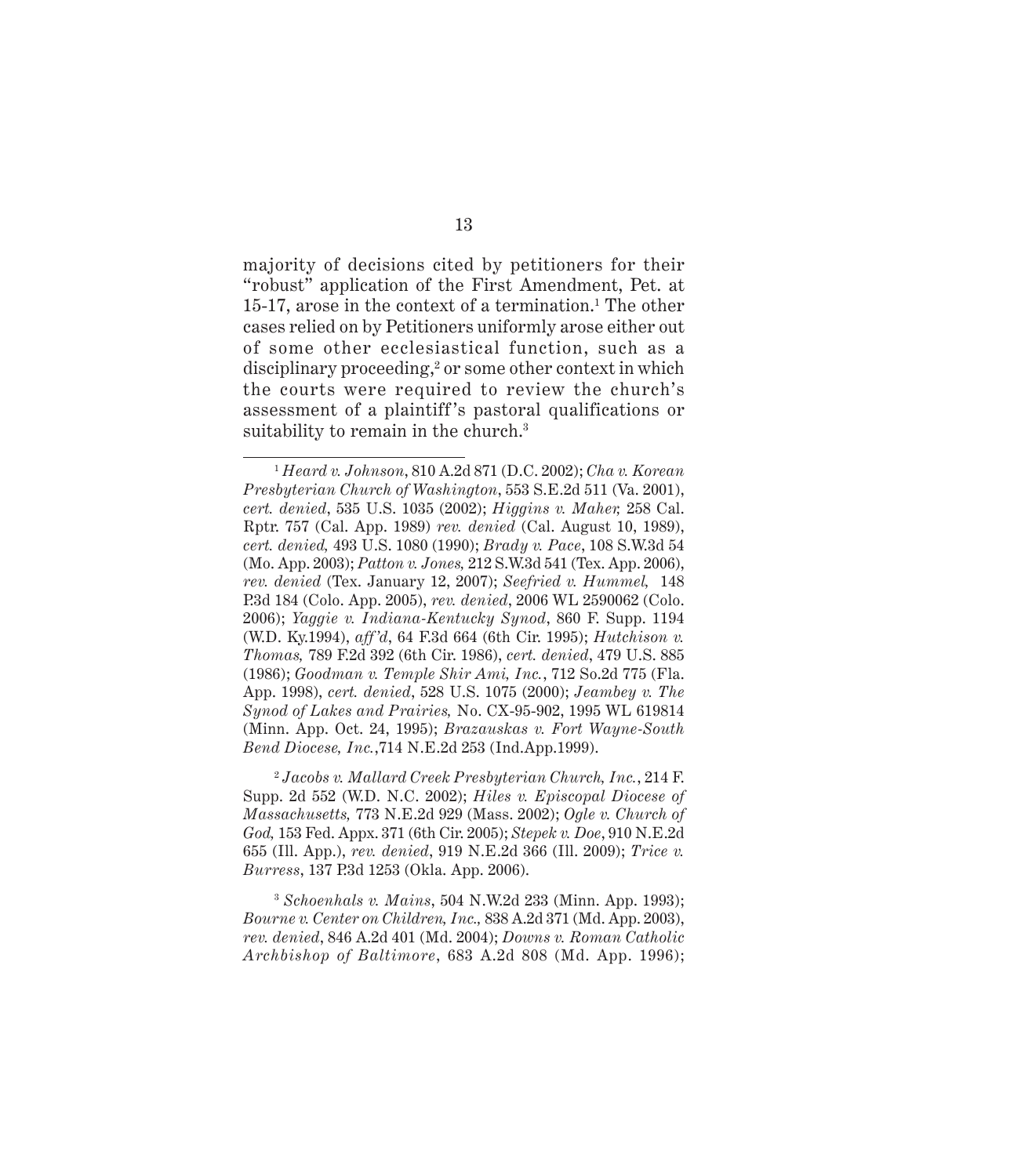Conversely, where, as here, a civil action does not arise in the context of a termination or other disciplinary proceeding, and where the claims do not require the courts to review the church's assessment of a plaintiff 's religious qualifications, the courts have recognized that a church's First Amendment rights are not jeopardized by such action. For example, in *Drevlow v. Lutheran Church, Missouri Synod*, 991 F.2d 468, 469-72 (8th Cir. 1993), the Eighth Circuit Court of Appeals allowed a pastor's claim for libel to proceed against the Lutheran Church based on the church's circulation of a false allegation that the pastor's wife had previously been married. Such information, if true, would lead any church within the Synod to automatically pass over the pastor. *Id.* at 470. Relying on this Court's decision in *Milivojevich*, *supra*, the Eighth Circuit held that the claim was not barred by the First Amendment. *Id*. at 471-72. The Eighth Circuit reasoned that the question of the pastor's fitness to serve was not at issue, and the church had provided no "religious explanation for its actions which might entangle the court in a religious controversy." *Id.* at 472.

*Drevlow* does not stand alone. Consistent with, and in reliance on, this Court's decisions, where the lower courts can avoid engaging in a review of doctrinal matters or becoming involved in an ecclesiastical dispute, they hold that a pastor's claim against the

*Thibodeau v. Am. Baptist Churches of Connecticut*, 994 A.2d 212 (Conn. App.) *rev. denied,* 3 A.3d 74 (Conn. 2010); *Reynolds v. Wood*, 998 So.2d 1058 (Ala. App. 2007), *rev. denied* (Ala. June 20, 2008); *Jackson v. Presbytery of Susquehanna Valley*, 697 N.Y.S.2d 26 (N.Y. App. 1999); *In re Godwin*, 293 S.W.3d 742 (Tex.App. 2009).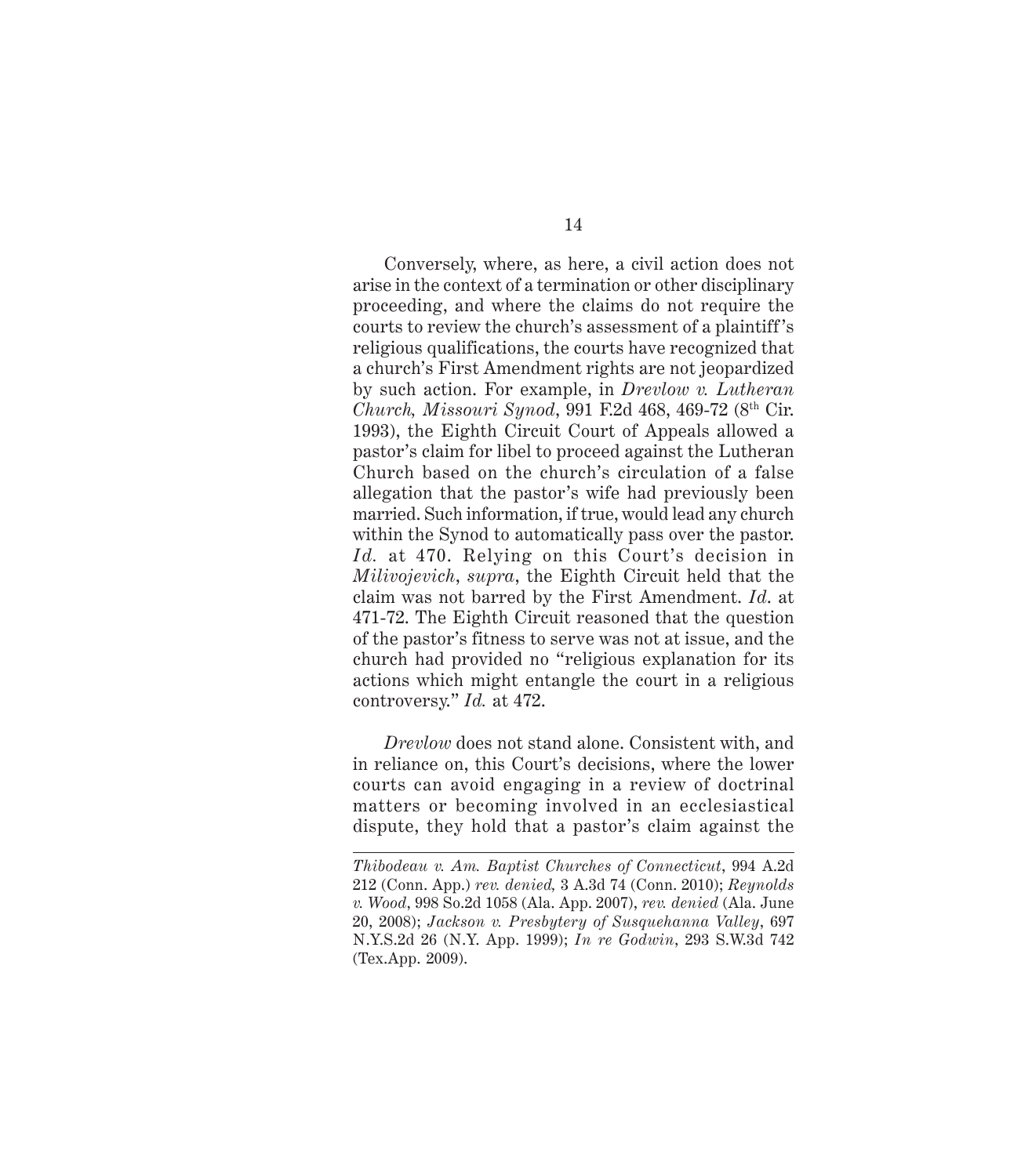church is not barred by the First Amendment.4 This is true in cases where, even if the Court is required to decide an arguably ecclesiastical matter, the church's actions have gone beyond the scope of the First Amendment protections – in other words, where the church's actions are non-religious.<sup>5</sup> Importantly, many of the cases relied on by Petitioners also recognize that the First Amendment will not shield a church's actions from civil court review under facts that do not require the resolution of religious controversies or where the church exceeds the scope of the First Amendment's religious protections.6

Petitioners' contention that there is a split in authority among the lower courts is wrong. As set forth above, the legal principles announced by this Court have been faithfully applied by the lower courts. The variety of results is indicative of the broad array of facts presented to these courts, not any inconsistent application of this Court's First Amendment

<sup>5</sup> *Gorman v. Swaggart*, 524 So.2d 915, 921-23 (La. App.), *rev. denied*, 530 So.2d 571-75 (La. 1988), *cert. denied*, 489 U.S. 1017 (1989).

<sup>6</sup> *Schoenhals*, 504 N.W.2d at 235; *Seefried,* 148 P.3d at 189-90; *Heard*, 810 A.2d at 884-85; *Higgins,* 258 Cal. Rptr. at 761; *Hutchison,* 789 F.2d at 395-96; *Hiles,* 773 N.E.2d at 935-37; *Jeambey,* 1995 WL 619814 at \*2; *Reynolds*, 998 So.2d at 1060 n.1; *Stepek*, 910 N.E.2d at 668-69; *Downs*, 683 A.2d at 812-13.

15

<sup>4</sup> *E.g.*, *Alberts v. Devine*, 479 N.E.2d 113 (Mass.), *cert. denied*, 474 U.S. 1013 (1985); *Connor v. Archdiocese of Philadelphia*, 975 A.2d 1084 (Pa. 2009); *Calvary Christian School, Inc. v. Huffstuttler*, 238 S.W.3d 58 (Ark. 2006); *Marshall v. Munro*, 845 P.2d 424 (Alaska 1993); *Black v. Snyder*, 471 N.W.2d 715 (Minn. App. 1991); *Ogle v. Hocker*, 279 Fed.Appx. 391 (6<sup>th</sup> Cir. 2008).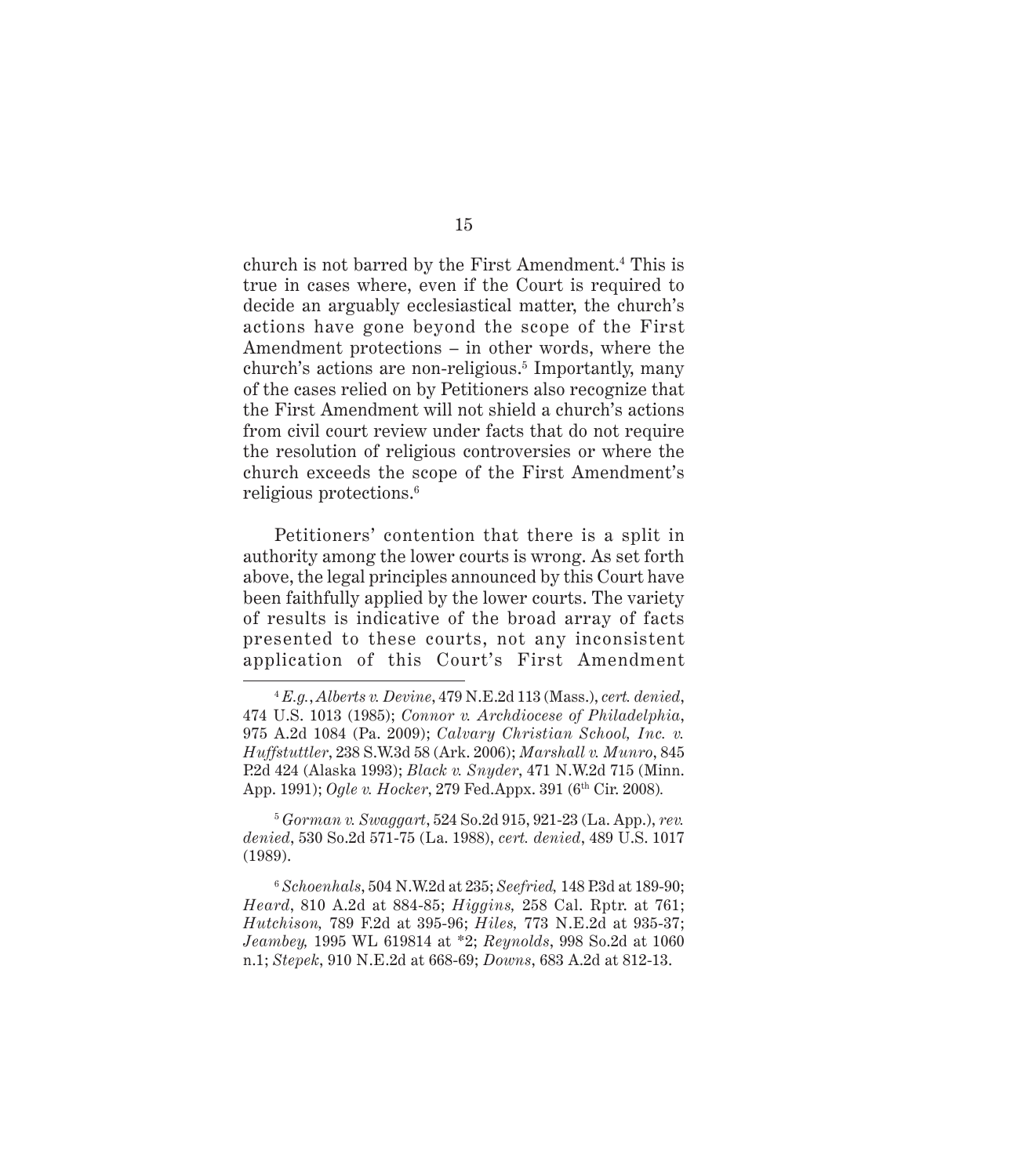jurisprudence. It is thus not surprising that this Court has denied petitions for certiorari on every one of the decisions cited by both parties where Supreme Court review was sought.7 Accordingly, Petitioners have failed to present a compelling reason to grant the petition. Sup. Ct. R. 10 (c).

## **V. The Oregon Court Of Appeals Announced The Correct Rule Of Law.**

The Oregon Court of Appeals' decision in *Tubra* is consistent with, and relies upon, this Court's First Amendment jurisprudence. *Tubra*, 233 Or. App. at 350- 56. The focus of the test described in *Tubra* is whether the conduct at issue is religious, asking whether "alleged defamatory statements relate to the organization's religious beliefs and practices and are of a kind that can only be classified as religious." *Id.* at 357. In other words, the test in *Tubra* focuses on whether the controversy is one that can be resolved "without extensive inquiry by civil courts into religious law and polity." *Milivojevich*, 426 U.S. at 709. If religion is specifically targeted by Oregon's defamation law because the conduct at issue is "always and in every context" religious, then a defendant church is entitled to an absolute privilege as a matter of law. *Tubra*, 233 Or. App. at 357. In contrast, where, as in this case, the conduct at issue is susceptible to a number of interpretations, the question of the

<sup>7</sup> *Alberts*, 479 N.E.2d 113, *cert. denied*, 474 U.S. 1013 (1985); *Hutchison,* 789 F.2d 392, *cert. denied*, 479 U.S. 885 (1986); *Gorman*, 524 So.2d 915, *cert. denied*, 484 U.S. 1017 (1989); *Higgins,* 258 Cal. Rptr. 757, *cert. denied,* 493 U.S. 1080 (1990); *Goodman*, 712 So.2d 775, *cert. denied*, 528 U.S. 1075 (2000); *Cha*, 553 S.E.2d 511, *cert. denied*, 535 U.S. 1035 (2002).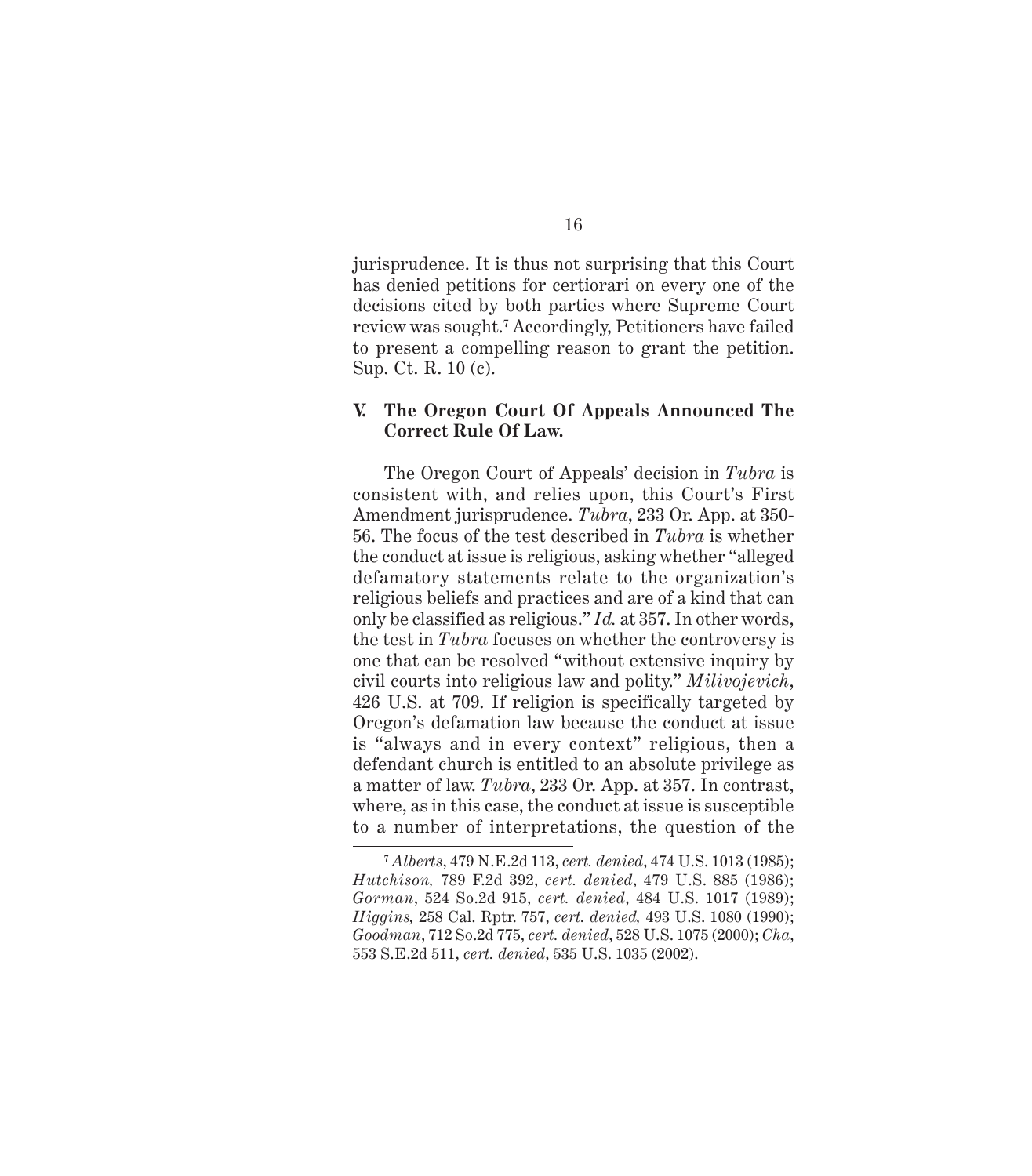religious nature of the activity is to be resolved by the fact finder. *Id.*

Not only is this rule consistent with this Court's First Amendment jurisprudence, it also comports with the general principle found in the religion clauses that the State must remain essentially neutral towards religion. Conversely, the rule urged by petitioners would "make available the coercive powers of civil courts to rubber-stamp" the decisions of a religious organization, even where such decisions have no relation to the religious goals, doctrine, or practices of the body in question. *Milivojevich*, 426 U.S. at 734 (Rehnquist, J., dissenting). As Justice Rehnquist noted, granting such deference to religious institutions, while not providing it to similar secular groups, would "in avoiding the free exercise problems petitioners envision, itself create far more serious problems under the Establishment Clause." *Id.*

The Oregon Court of Appeals decision in *Tubra* avoids targeting religion, while ensuring that the courts not lend their power to the establishment of any particular religion. Given the foregoing, it is not surprising that this Court has previously denied review of the identical rule, albeit where the conduct at issue was the fraudulent recruitment of new members rather than the defamation of a former pastor. *Christofferson v. Church of Scientology*, 57 Or. App. 203, 644 P.2d 577, *rev. denied*, 293 Or. 456, 650 P.2d 928 (1982), *cert. denied*., 459 U.S. 1206, 459 U.S. 1227 (1983).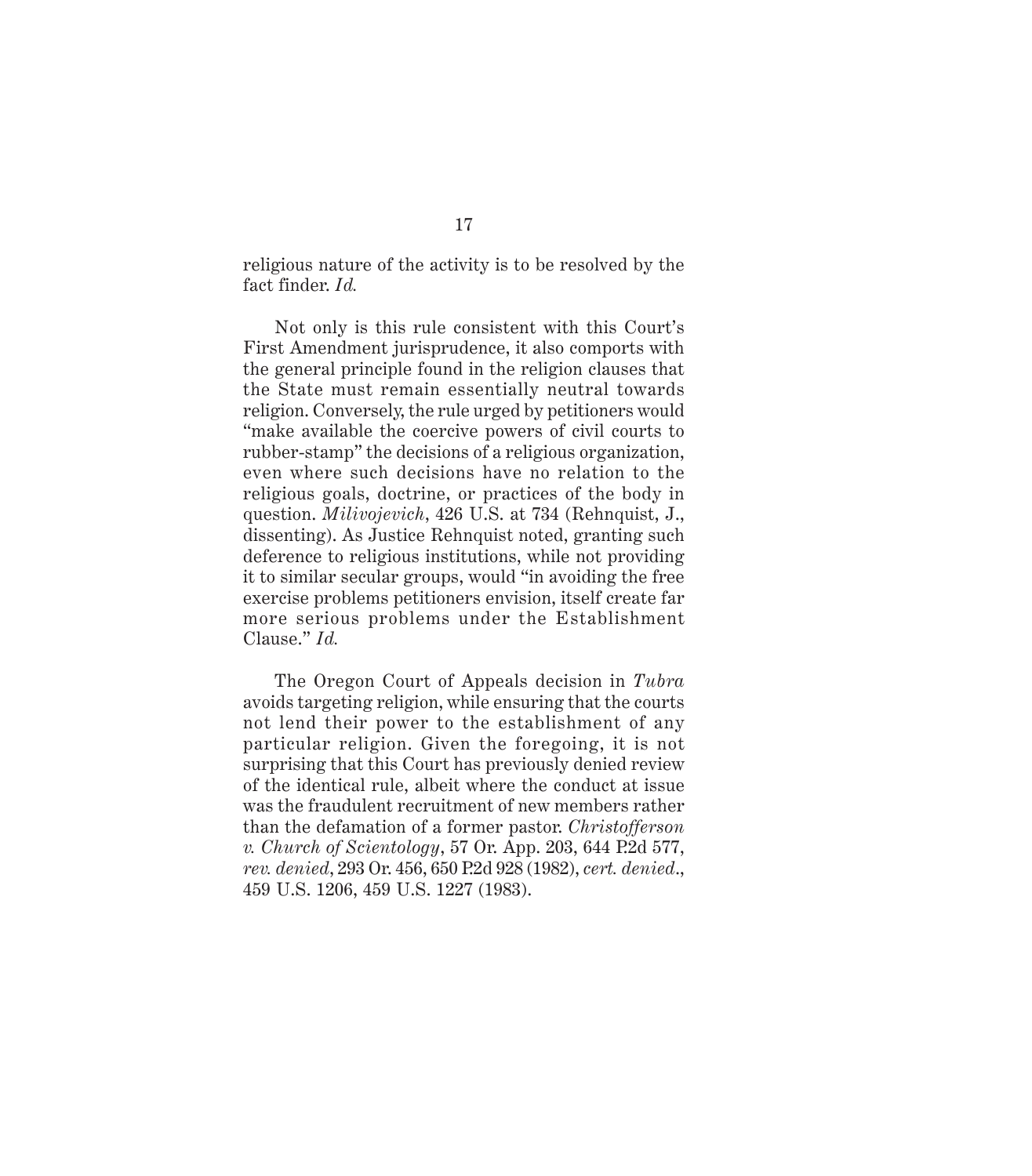## **CONCLUSION**

For the reasons set forth above, and in accordance with Supreme Court Rules 10(a)-(c) and 14.4, the Petition should be denied.

Respectfully submitted,

CHRISTOPHER LUNDBERG  *Counsel of Record* MATTHEW E. MALMSHEIMER HAGLUND KELLEY JONES & WILDER LLP 200 SW Market, Suite 1777 Portland, OR 97201 (503) 225-0777 clundberg@hk-law.com

*Counsel for Respondent*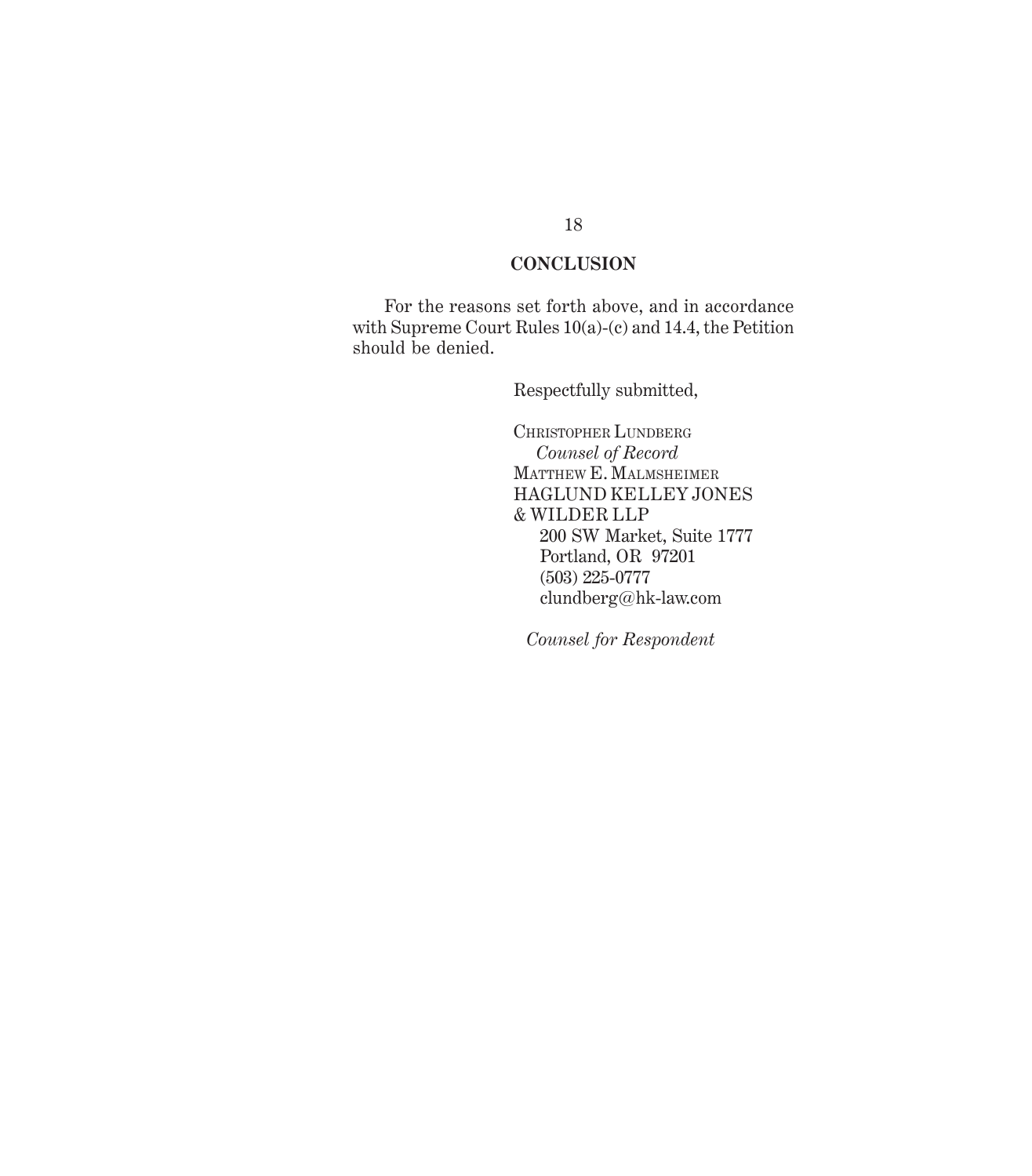**APPENDIX**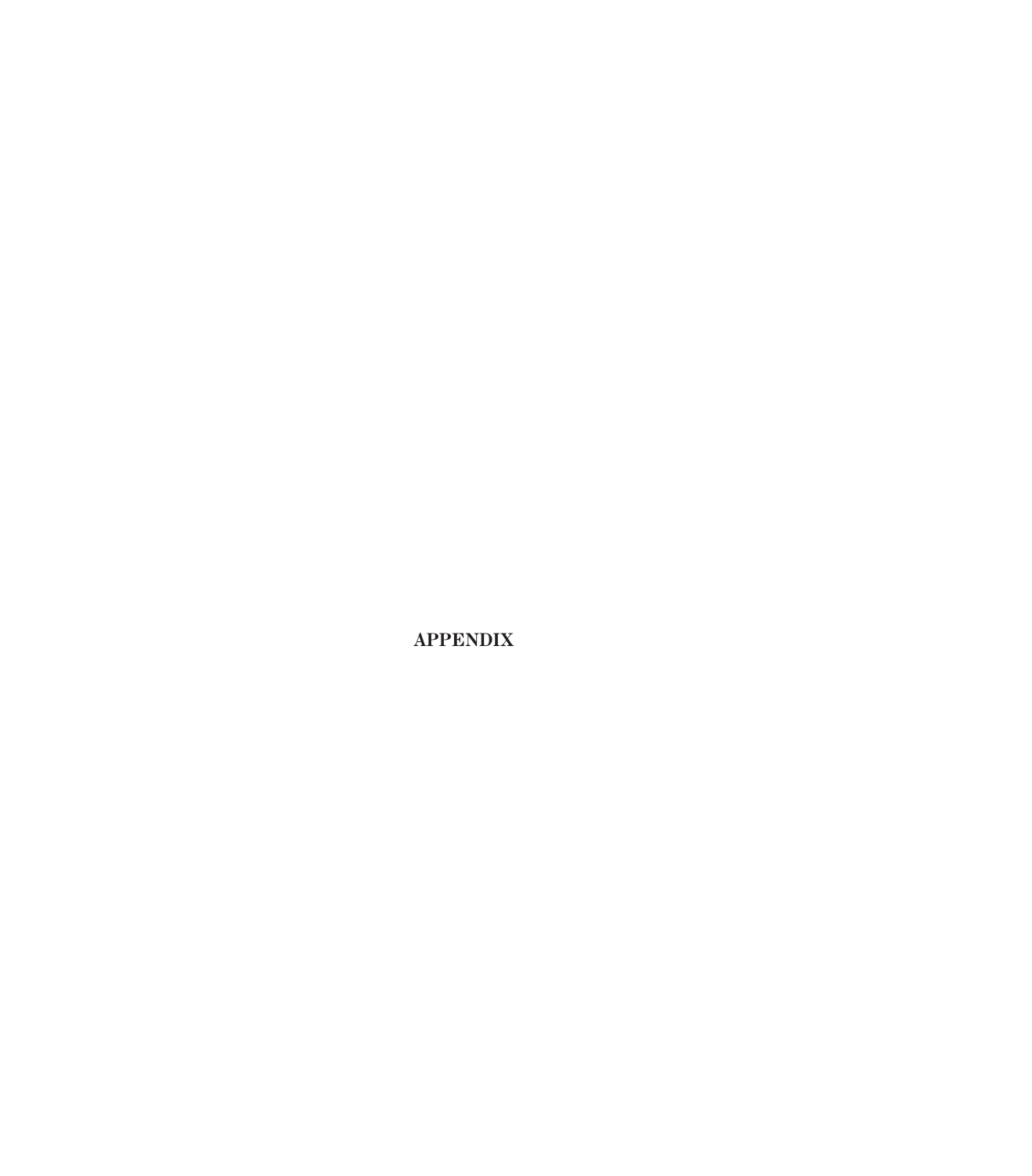# 1a

## *Appendix* **APPENDIX — LETTER FROM THE COLUMBIA DISTRICT OF FOURSQUARE CHURCHES TO THE OREGON EMPLOYMENT DEPARTMENT DATED SEPTEMBER 29, 2004**

9/29/04

Dear Sirs,

Please forgive the lateness of our response to this notice. The employee [sic] of this claim, Vernonia Foursquare Church, was under the supervision of the filing employee he was the primary bookkeeper and record keeper. Since his departure, those responsibilities were left to volunteers who were not familiar with the books and did not know what to do with the notice. It was only just recently brought to my attention, as the superintendent overseeing this church, and I am making response now on their behalf. Please accept my apology for missing the 9/27/04 deadline and allow me to explain the situation.

Tim Tubra was under the employ of the Columbia City Foursquare Church until 10/31/03 as an assisting pastor. On 11/01/03 he accepted an assignment from the district office to serve the Vernonia Foursquare Church as the senior pastor. This assignment was offered on a permanent, full-time basis, and he could still be serving there if he had so chosen.

On  $11/23/03$ , Mr. Tubra notified the district office (in Canby, Oregon) that he had decided not to stay on as the permanent pastor and that he preferred to be considered an "interim" pastor until such time as the permanent